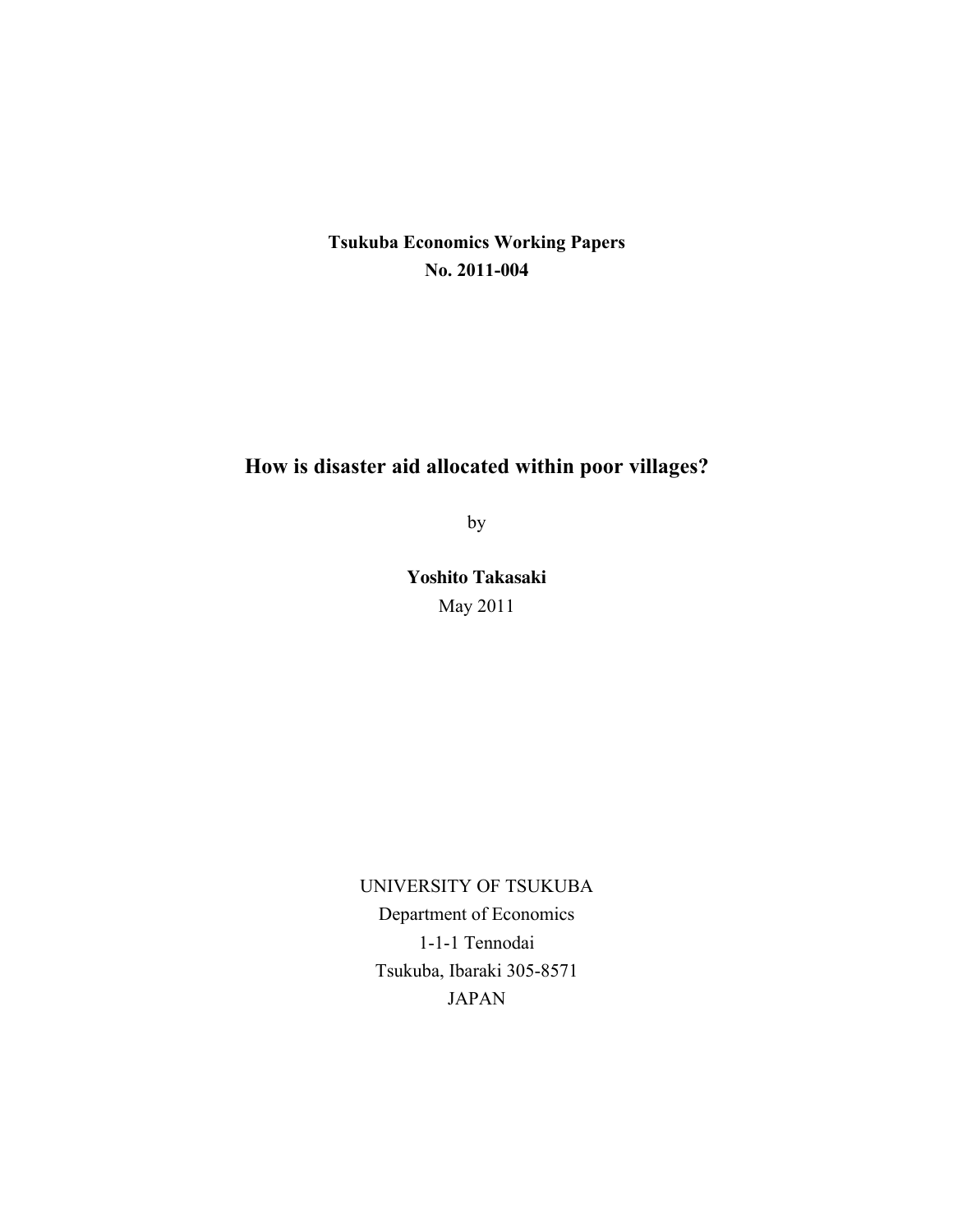# **How is disaster aid allocated within poor villages?**

## **Yoshito Takasaki**

Graduate School of Humanities and Social Sciences University of Tsukuba 1-1-1 Tennodai, Tsukuba Ibaraki 305-8571 Japan Tel./fax.: +81 29 853 6280 E-mail address: takasaki@sk.tsukuba.ac.jp

May 11, 2011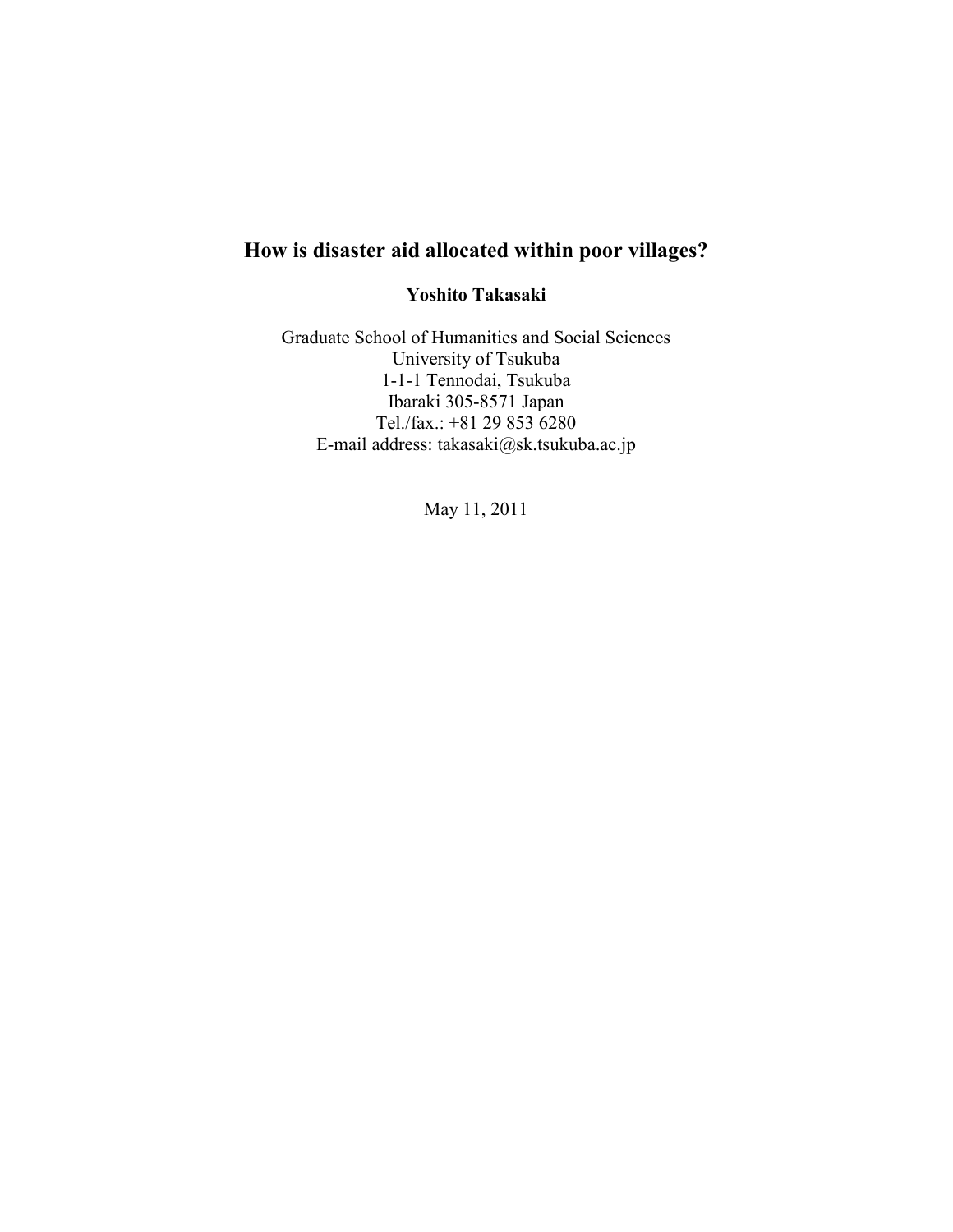## **Acknowledgements**

I wish to thank my field team – Jonati Torocake, Viliame Manavure, Viliame Lomaloma, and 19 enumerators – for their advice, enthusiasm, and exceptional efforts on behalf of this project. Special thanks are owed to the Fijians of the region who so willingly participated in the survey. The Cakaudrove Provincial Office in Fiji offered valuable institutional support for this project. This paper has benefited significantly from the comments and suggestions of Takashi Kurosaki, Towa Tachibana, and seminar participants on an earlier version of this work presented at Hitotsubashi University. This research has been made possible through support provided by the Sumitomo Foundation, the Japan Society for the Promotion of Science, and the Ministry of Education, Culture, Sports, Science and Technology in Japan. Any errors of interpretation are solely the author's responsibility.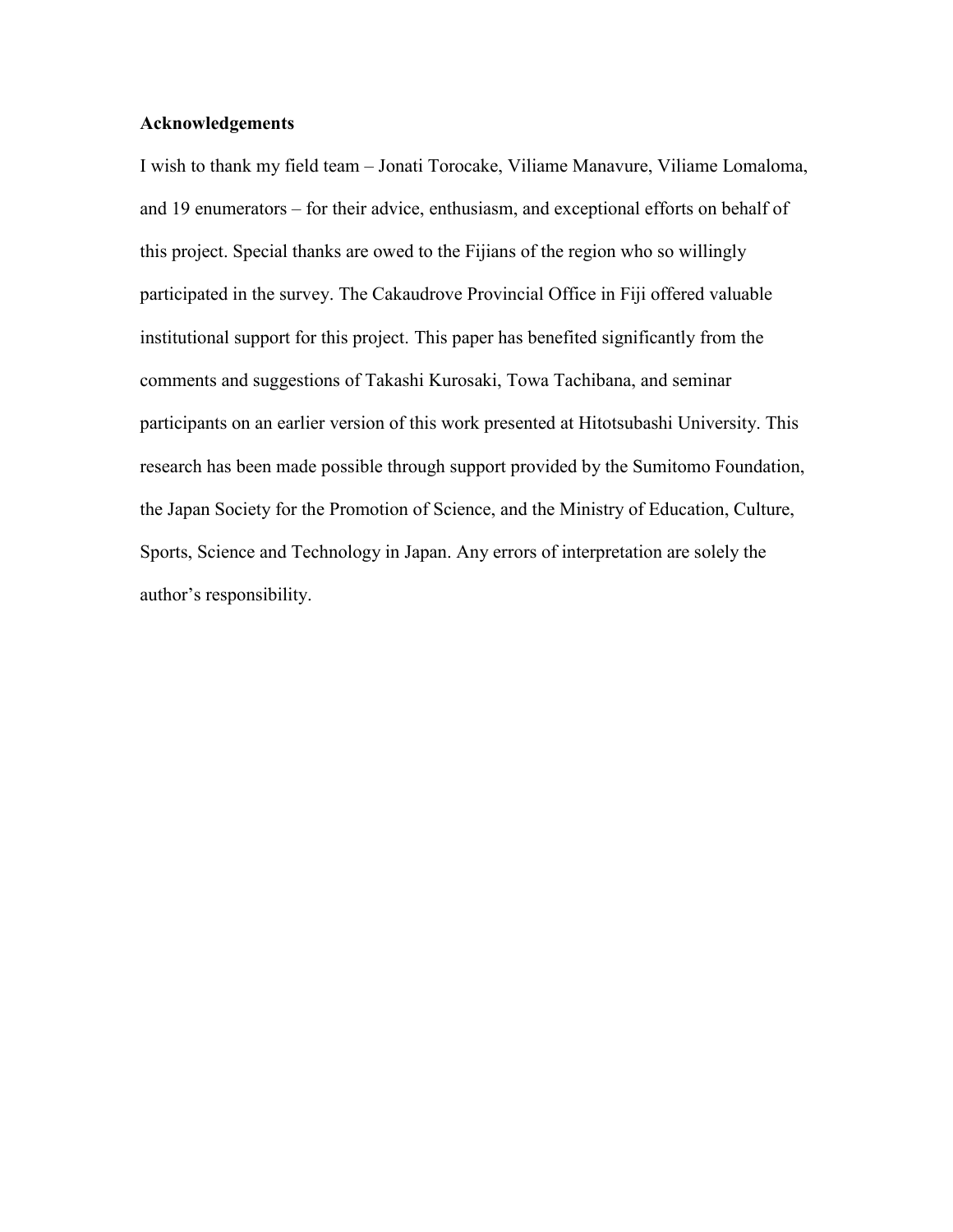## **How is disaster aid allocated within poor villages?**

## **Abstract**

How disaster aid is allocated within poor villages is little understood. This paper examines risk-sharing institutions and social hierarchies as village self-allocation mechanisms. Original survey data from Fiji contain rich information about cyclone damage, traditional kin status, and aid allocations over post-disaster phases, at both household and kin-group levels. The paper shows under what conditions the performance of targeting aid to victims can significantly differ from overall risk-sharing outcomes determined by private transfers and aid (i.e., targeting *gap*). Elite domination can occur not only in aid allocation independent of damage, but also in targeting on damage (i.e., targeting *bias*).

**Keywords:** disaster aid; risk sharing; hierarchy; targeting; Pacific; Fiji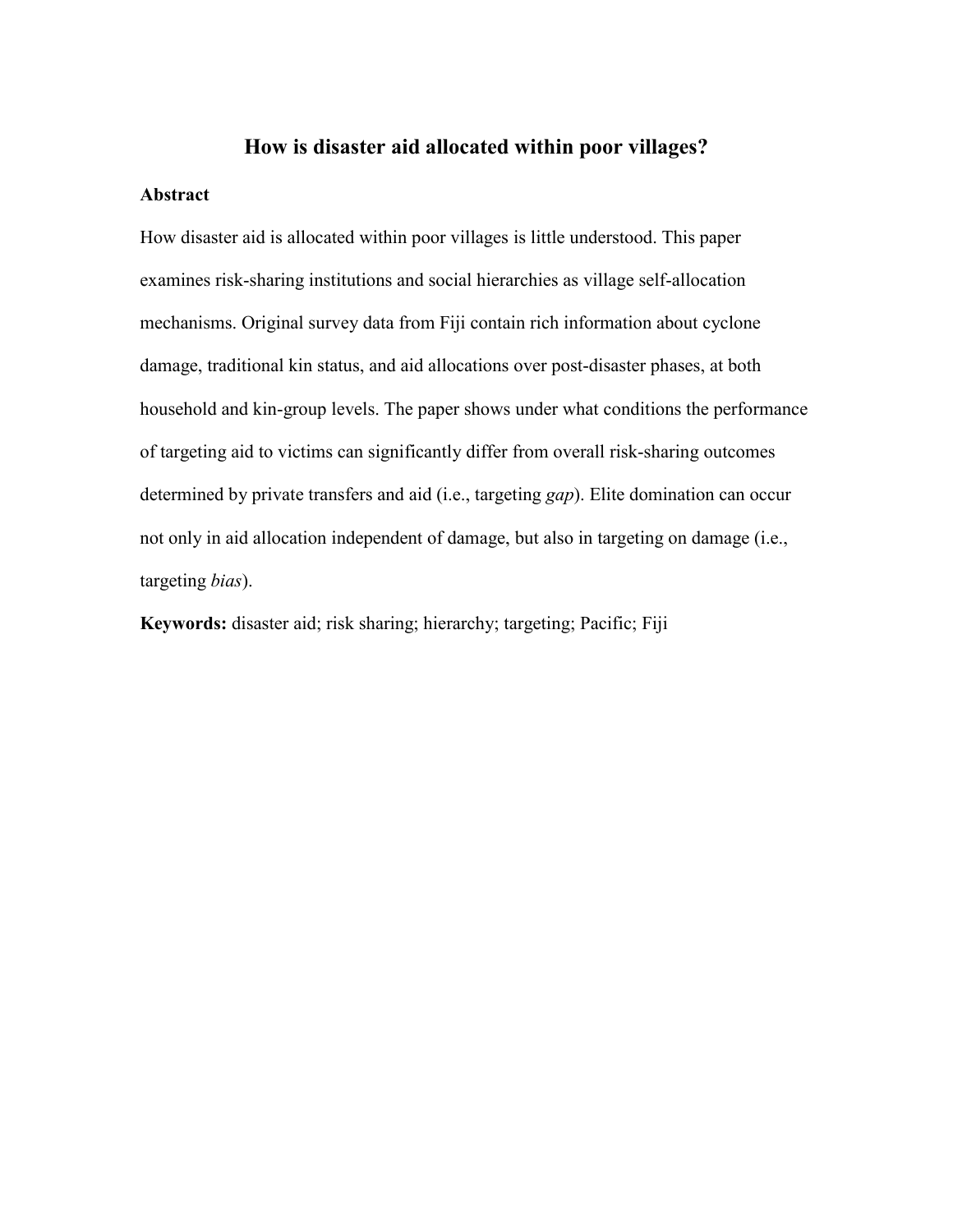#### 1. INTRODUCTION

Vulnerability to natural disasters is a major barrier to development and poverty alleviation (Skoufias, 2003), and effectively allocating disaster aid is critically important. In rural areas, aid agents distribute private goods (e.g., food, water) and public goods (e.g., shelter, infrastructure) across villages. How aid in the form of private goods distributed to a village is allocated *within* the village is a critical question that has not been sufficiently answered because of a paucity of data. Morris and Wodon (2003), for example, examine across-household allocation of disaster aid, but their data, which contain only five households per village, cannot address the issue of within-village allocation. As aid agents' capacity and resources are limited in developing areas, village mechanisms play major roles in aid allocation. Using original, post-cyclone data in rural Fiji, this paper examines risk-sharing institutions and social hierarchies as self-allocation mechanisms. 1

Informal risk-sharing institutions are critically important in poor populations (see, for example, Dercon, 2002; Morduch, 1999 for reviews). Although a natural disaster is a region-wide covariate shock, it may contain significant idiosyncratic components that can be locally shared, as shown by recent empirical studies (e.g., Mozumder et al., 2009; Sawada and Shimizutani, 2008; Takasaki, 2011a). I assume that although disaster aid is distributed through public transfers to the village, its allocation within the village follows private risk-sharing arrangements (Dercon and Krishnan, 2005, for example, show that food aid is allocated as part of informal risk sharing in Ethiopian villages). How well local ex post risk sharing can work depends on how much pooled resources that can be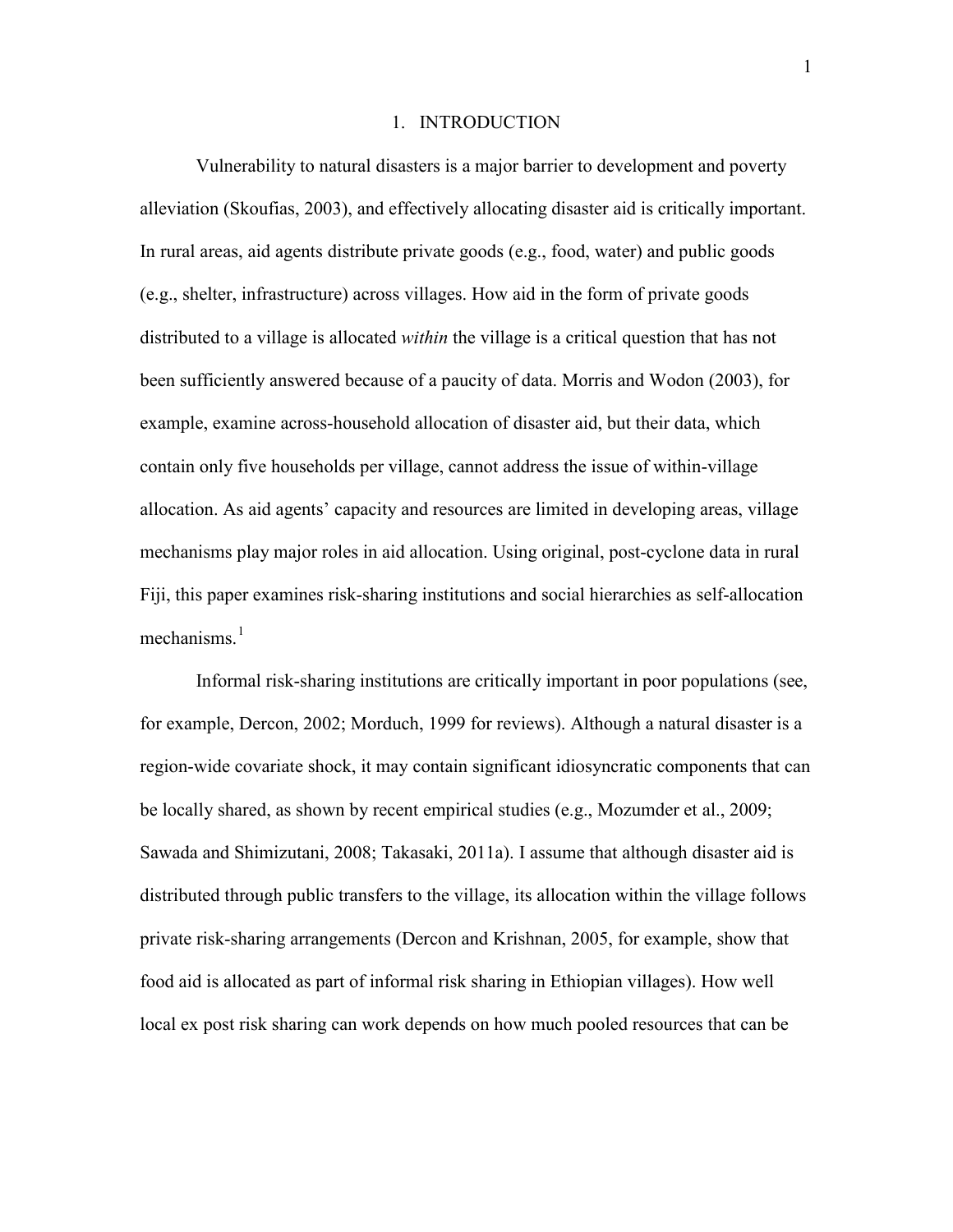shared among people are reduced by the covariate disaster shock and then augmented by disaster aid.

Targeting disaster aid toward victims – the greater the damage, the higher the probability of receipt or the greater the amount received – is a common goal. Frequent reports point to an inefficient distribution of disaster relief by uncoordinated agents who lack pertinent information about the damage (Amin and Goldstein, 2008). Importantly, when aid is allocated through risk sharing in a village, targeting performance no longer measures the effectiveness of disaster management. This is because what determines victims' welfare is their overall risk-sharing outcome, i.e., how much net aggregate private transfer, including aid, they receive. Researchers have not yet explored a potential difference between targeting performance and overall risk sharing, which I call a *targeting gap*. Distinct from targeting errors (e.g., inclusion/exclusion errors) determining targeting performance, the targeting gap determines the usefulness of the targeting itself. The paper shows under what conditions a targeting gap can be significant.

Independent of risk sharing, a social hierarchy can strongly shape the village governance that determines aid allocation. The paper shows how bargaining between elites and non-elites can lead to *elite domination*: Elites are more likely to be recipients or to receive a greater amount than non-elites. In kin-based Fijian society, hereditary elite status is of central importance (Turner, 1992); such hierarchical lineage-based societies are also common in Sub-Saharan Africa (Platteau and Abraham, 2002). Since my survey stratified households in each village by their kin group and elite status, direct measures of elite status at the household and kin-group levels are available; in standard household surveys, in contrast, elite status is often unobservable to researchers, and even if it is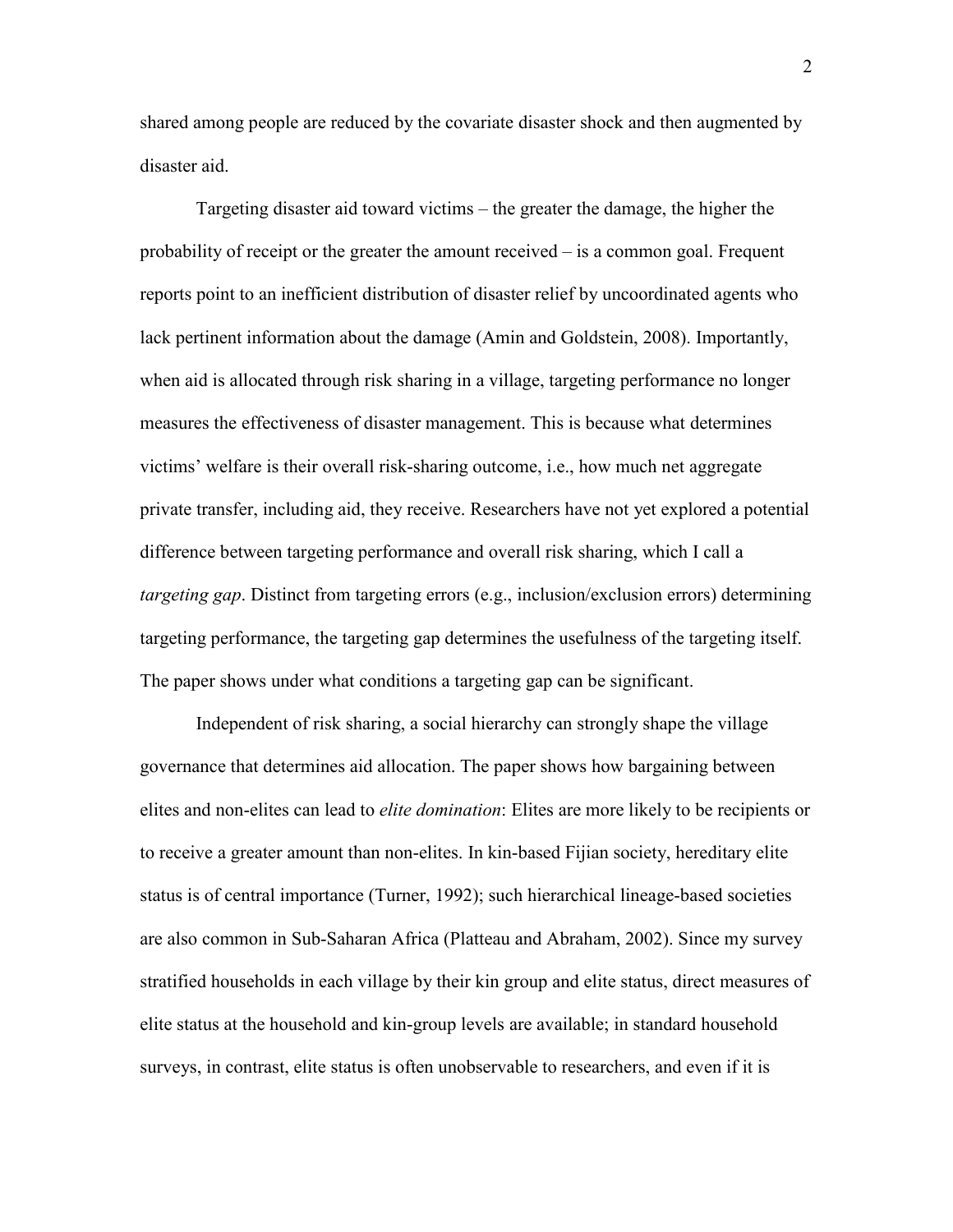observable, there are too few elites/elite groups to make a statistical analysis possible. As such, I can directly capture elite dominance.

Building on kinship, risk-sharing institutions and social hierarchies are not independent of each other. In particular, kin groups are a major village subgroup in both risk sharing and bargaining. The paper shows that the interaction of these two mechanisms can lead to elite domination in targeting on damage, which I call *targeting bias*. Targeting bias is a potential source of systematic targeting errors.

The analysis compares emergency food aid in the relief and early recovery phases (6 months after the cyclone) and the provision of housing construction materials mostly in the recovery/reconstruction phase (a few years after) (see de Ville de Goyet, 2008 for a description of these three phases). It also compares their allocations within the kin group and across kin groups, as well as the allocations of food aid on housing and crop damage. The paper demonstrates how the targeting gap, elite domination, and targeting bias vary over post-disaster phases, at different levels of allocation, and across different shocks.

The rest of the paper is organized as follows. Section 2 describes the Fijian data and kin-based hierarchy. Section 3 provides descriptive statistics of cyclone damage, relief, and reconstruction. Section 4 develops a conceptual framework of aid allocation through risk sharing, social hierarchy, and their interaction, deriving testable hypotheses on the targeting gap, elite domination, and targeting bias. Section 5 develops empirical models to test the hypotheses, followed by the results in Section 6. The last section summarizes major findings and discusses implications for disaster management.

#### 2. DATA, KINSHIP, AND HIERARCHY

(a) Data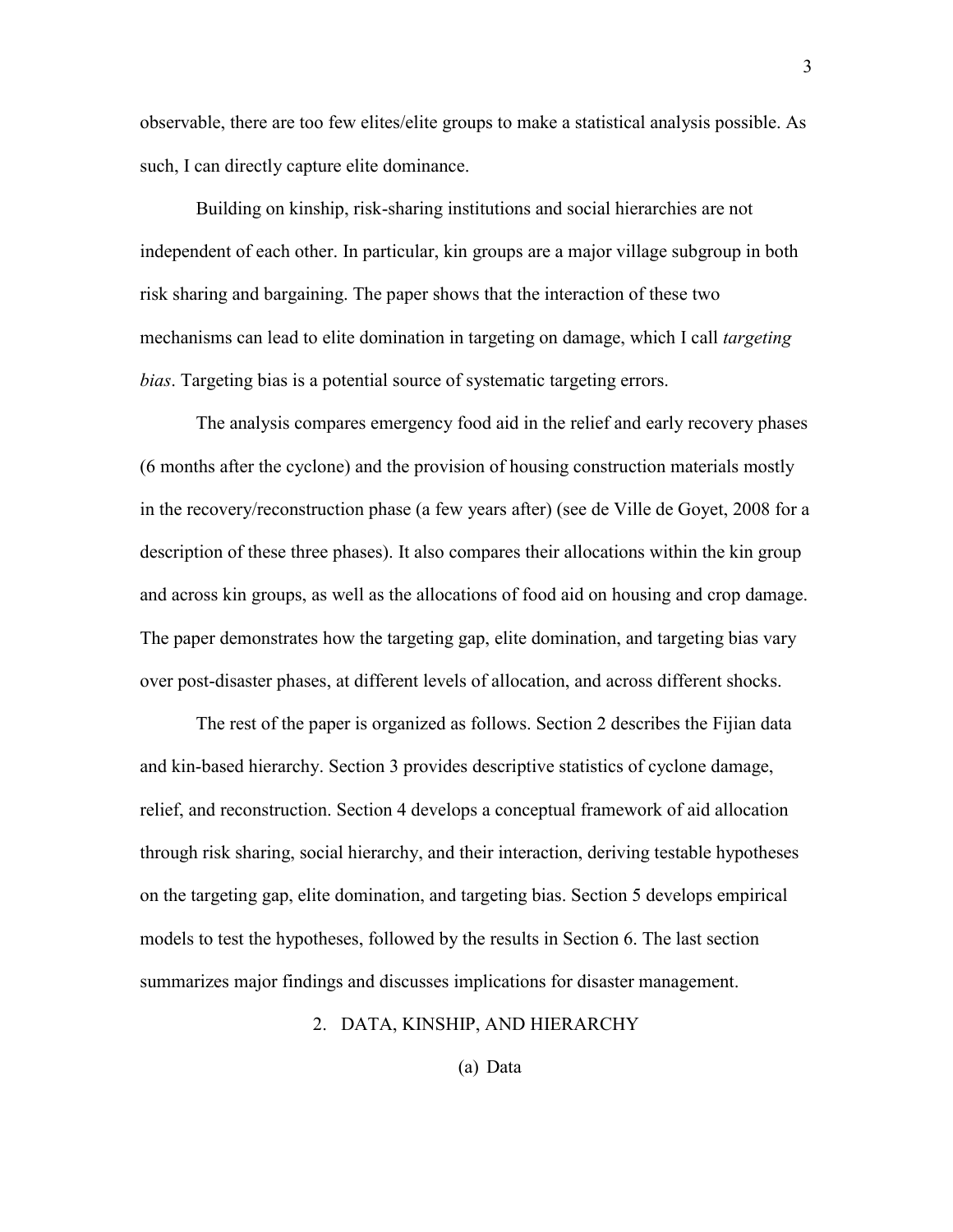On January 13, 2003, Cyclone Ami swept over the northern and eastern regions of the Fiji Islands. I conducted two rounds of household surveys in intentionally chosen native Fijian villages with distinct environmental and economic conditions in the northern region (Ami was the only cyclone from 1991 through 2005).<sup>2</sup> In each village, households were stratified by the smallest kin-group unit (defined shortly) and a combination of individual leadership (also defined shortly) and major asset holdings (e.g., shops) (all kin groups are sampled); in each stratum, households were randomly sampled.

The first-round interviews conducted between late August and early November 2003 among 374 households in 9 villages (including 43 clans, defined shortly) cover the relief and early recovery phases (henceforth called *relief sample*; the analysis is based on 340 households with complete data). The second-round interviews conducted between July and September 2005 among 906 households in 43 villages (including 7 villages covered in the first round, and 146 clans) cover the recovery/reconstruction phase (henceforth called *reconstruction sample*). Both surveys collected information about demographics, assets, production, income, shocks, disaster aid, and private transfers (but not consumption). $3$  Labor-transfer data were not collected in the first round, and labor transfers only in the past one year were collected in the second round. The data lack information about specific process of aid allocation.

#### (b) Kinship and hierarchy

Each native Fijian belongs to a lineage of the *vanua*-*yavusa*-*mataqali*-*tokatoka* hierarchy: Vanua consists of several yavusa; yavusa consists of several mataqali; and mataqali consists of several tokatoka (Ravuvu, 1983). Although vanua ranges over several villages, a village consists of one or few yavusa; mataqali and tokatoka are village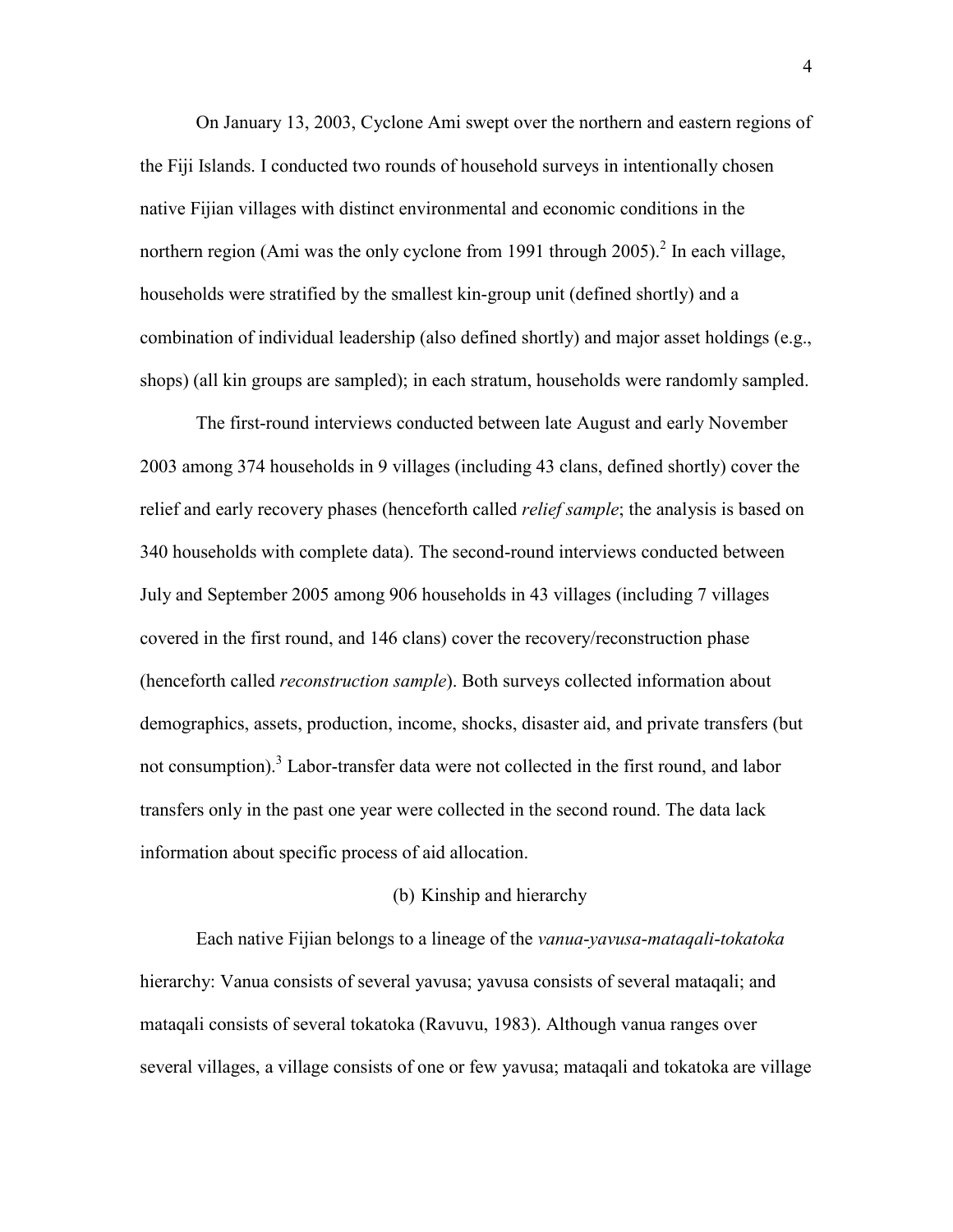subgroups. Fijians' social status is clearly defined as follows. First, among mataqali (henceforth called *clan*), one to which a yavusa or mataqali chief (*clan chief*) belongs holds a higher status than others (where there is no takatoka chief). Second, among households, one with a *clan leader* (either a clan chief or non-chief leader, whose status is lower than the chief) who plays a major role in the clan's decision-making and negotiations among clans holds a higher status than other households. Village chiefs are either a clan chief or non-chief leader. These kin groups and patrimonial status are of central importance not only for village governance and ritual, but also for livelihoods (Turner, 1992); in particular, land is communally owned by mataqali (about 83% of the country's total land is communal and cannot be sold by law), and customary rights for coastal fishing are held by vanua or several yavusa.

In the relief sample, about 9% of households have a clan leader and about 22% belong to clan-chief's clans (clan chiefs themselves are very uncommon, see Table 1). About 14% of households have a clan leader or a leader of tokatoka (henceforth called *sub-clan*) (sub-clan leaders' status is lower than clan leaders'), and about 42% belong to clan- or village-chief's clans. The distributions of these elites and elite groups in the reconstruction sample are similar.

### 3. CYCLONE DAMAGE, RELIEF, AND RECONSTRUCTION

#### (a) Cyclone damage

The total damage across the country caused by Cyclone Ami is estimated at F\$104 million (F\$1 = US\$.60), of which dwelling damage is F\$22 million and crop damage is F\$40 million (National Disaster Management Office, 2003). In the sample villages, public-health problems were not a major issue: Respondents reported no

5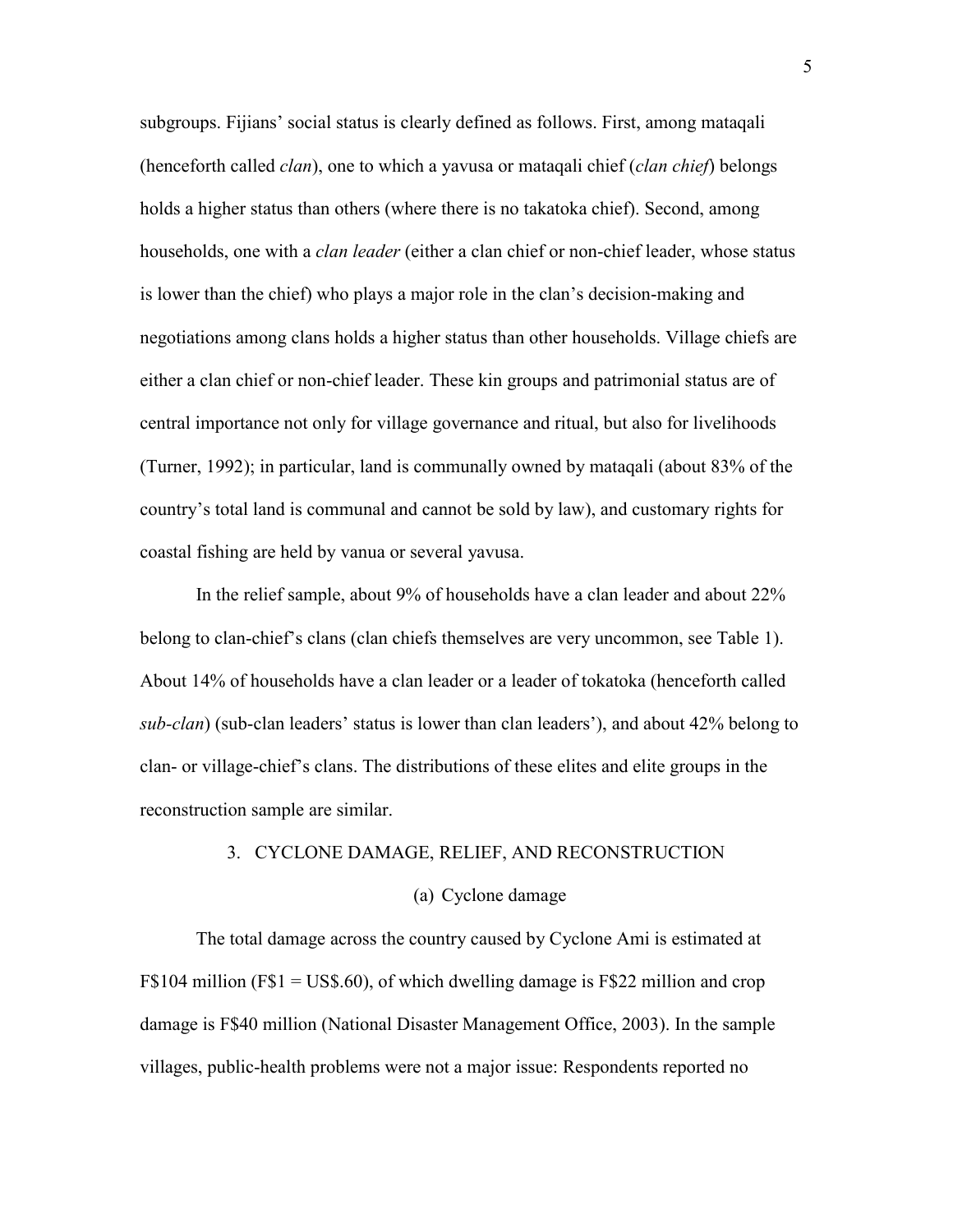casualties and very limited injuries and illnesses caused directly by the cyclone. Household migration after the cyclone was almost nonexistent.

According to respondents' subjective assessments, in the relief sample, 8% and 45% of their main houses were completely destroyed and partially damaged, respectively, and the comparable figures in the reconstruction sample are  $19\%$  and  $34\%$  (Table 1)<sup>4</sup> (although many, but not all, households also had other free-standing units, such as kitchens, showers, and toilets, the paper focuses on damage to the main houses). Almost 40% of households with housing damaged in the relief sample became refugees who stayed in others' residences in the same village. About two thirds of the refugees lived with households in the same clan; hence, the clan served as a risk-sharing group.

Almost all households engaged in cropping and fishing. In the relief sample, cropping accounted for over one half of the total income before the cyclone, followed by fishing, with a 30% income share. About 87% of households experienced crop damage, and the mean value of damaged crops was F\$35 per adult equivalent, which was about 60% of the mean monthly pre-cyclone crop income. 5

## (b) Relief

The Red Cross, other nongovernmental organizations, and governments provisioned relief, and food aid was the largest form of relief in the region. In the relief sample, respondents were asked the quantity of food aid received in each month measured in the number of days it would have taken to consume the food in normal periods, not the actual duration (foodstuffs in relief were mostly uniform across villages). The main delivery started in March; by the end of March, over three fourths of households received food aid; and by April almost all got some (Table 1). In the first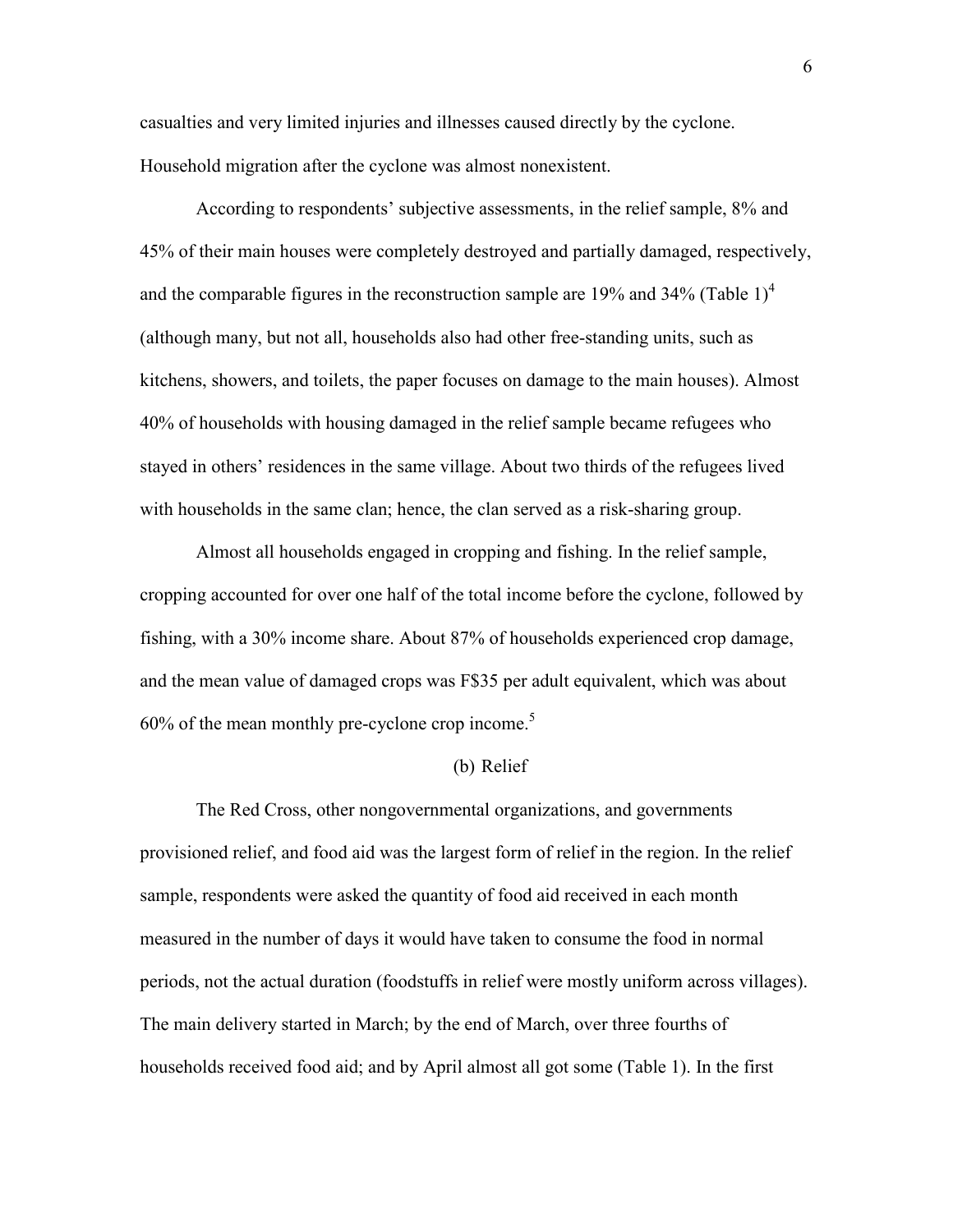three months, recipient households received about 13 days worth of food per month, on average, and the mean amount of food aid received in the six-month period among all households was about 10 days per month. The value of 60 days ration for six months is equivalent to about F\$100 per capita, almost three times the average crop damage per adult equivalent. As households also collected harvestable damaged crops, food shortage was not a major issue. Households individually rehabilitated cropping; they planted fastgrowing crops (e.g., sweet potato) after seeds were provisioned as part of the relief. Although the harvest had already started at the time of interviews in 2003, the mean crop income was still over 40% lower than the pre-cyclone level; cropping recovered after that time.

## (c) Reconstruction

In the second-round survey, each household was asked whether it had received construction materials, and the recipient was asked about the year and month of receipt and its monetary value. Provisions in the first year (2003) were very limited; only 5% of households were recipients (Table 1).<sup>6</sup> In addition to the co-residence for refugees, people helped others' housing rehabilitation; at the time of interviews in 2003, 38% of houses completely destroyed had been rebuilt, 62% of dwellings (including free-standing units) had completed repairs, and refugees were uncommon.

Even after the provision of construction materials augmented in the second year, mutual help was crucial; although carpenters were sometimes sent to villages to help build new houses, villagers did most of the work. At the time of interviews in 2005, recipients reached 25% of households; although almost no households without dwelling damage were recipients (leakage), the limited supply resulted in significant under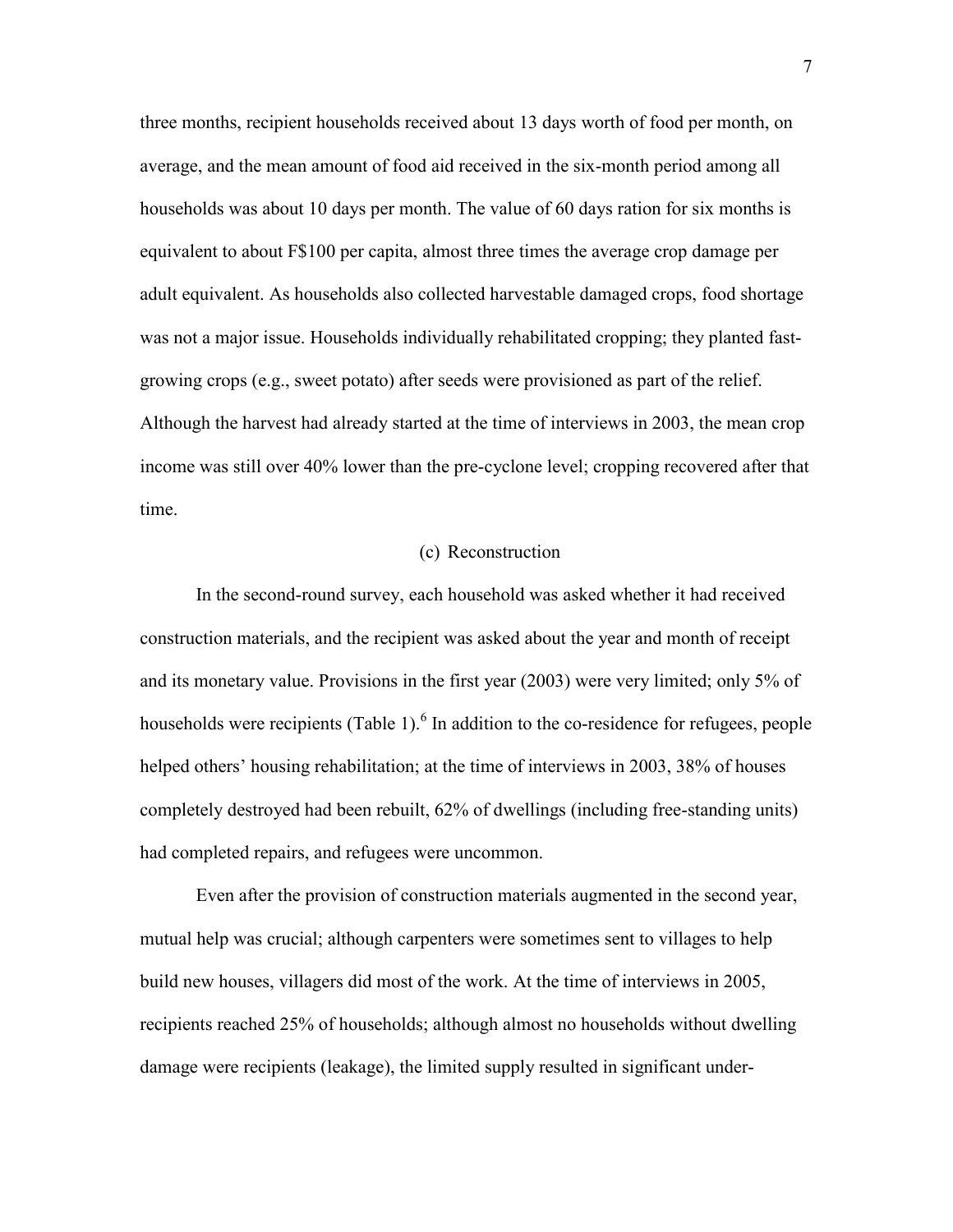coverage. Provisions of full construction materials for new house building were delayed until the fourth quarter of the second year. The mean amount received among all recipients was F\$2,680. Among households with housing completely destroyed, 40% had rebuilt their houses; 51% of recipients and 20% of non-recipients had done so (information about repairing is lacking in the reconstruction sample). Hence, provisions of construction materials greatly helped housing rehabilitation, but the supply was far short of demand, and the amount received by recipients was insufficient, especially for new house building. As a result, self-reconstruction (with mutual help) was relatively common.

#### 4. RISK SHARING AND HIERARCHY

#### (a) Risk sharing

I assume that households seek to smooth utility determined by consumption, leisure, and housing quality against crop damage (income shock) and housing damage (preference shock). There is no housing market, and health shock, savings, credits, migration, and across-village transfers are ignored. Ex post risk sharing consists of nonlabor sharing – cash and inkind (e.g., food) – to smooth consumption and housing quality and labor sharing for housing rehabilitation within the village; crop rehabilitation does not involve labor sharing.<sup>7</sup> How well risk sharing can work depends on pooled resources that can be shared. On one hand, non-labor resources are greatly reduced by crop damage and for smoothing consumption and rehabilitating housing; on the other hand, given that labor endowment is largely intact, labor resources do not decrease much, except for labor supply for own crop and housing rehabilitation and earning extra income.<sup>8</sup> Thus, the potential for labor sharing is higher than that for non-labor sharing. How well labor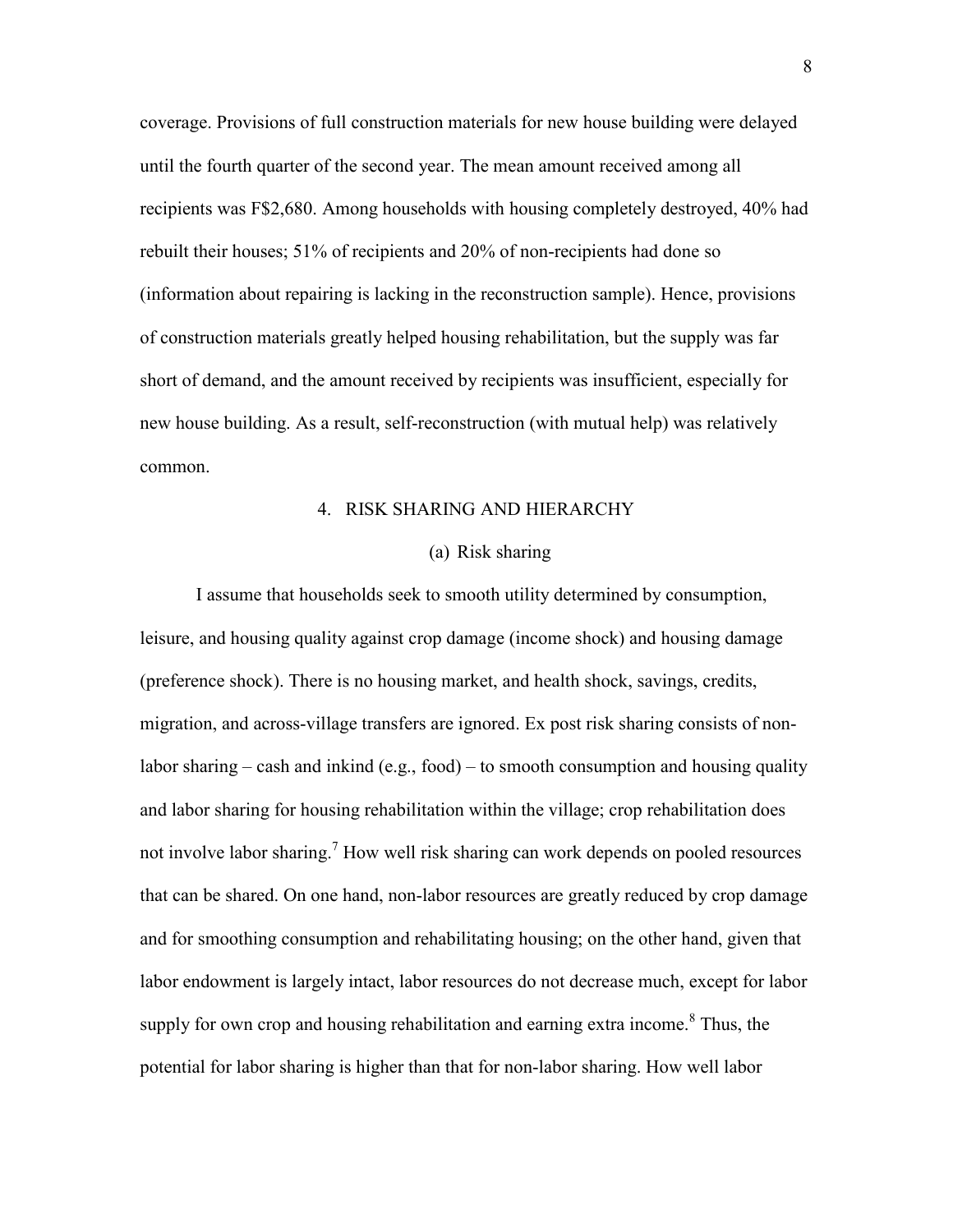sharing can work depends on the distribution of potential recipients (those with housing damaged) and donors (those without); the smaller the ratio of the former to the latter, i.e., the smaller the degree of covariate shocks, the more effective is the labor sharing (this ratio was about one half in Fiji). Overall risk-sharing outcome is measured by net aggregate private transfers (labor and non-labor) received by households against their shocks.

I assume that disaster aid, consisting of non-labor resources distributed to the village by aid agents, is allocated in the village as part of risk sharing. Disaster aid augments non-labor resources, thereby substituting for non-labor transfers (for simplicity, perfect substitutability is assumed). Then, overall risk-sharing outcome is determined by aggregate private transfers, including aid; in contrast, targeting performance is measured by aid responses to household shocks. The greater the gap between these two, i.e., the targeting gap, the less useful is targeting performance. If risk-sharing groups are clustered in the village so that risk sharing consists of one among households within the group and another across groups, the targeting gap across groups is defined on group-level covariate shocks.

What determines the magnitude of the targeting gap? First, on one hand, in the relief and early recovery phases, when emergency food aid is the dominant form of aid, housing rehabilitation relies on risk sharing; as labor/non-labor transfers for housing rehabilitation and non-labor transfers, including food aid for consumption smoothing, coexist, the targeting gap can be large. On the other hand, in the recovery/reconstruction phase, when consumption smoothing is not a major concern (after crop rehabilitation) and construction materials are the only aid, labor/non-labor transfers for housing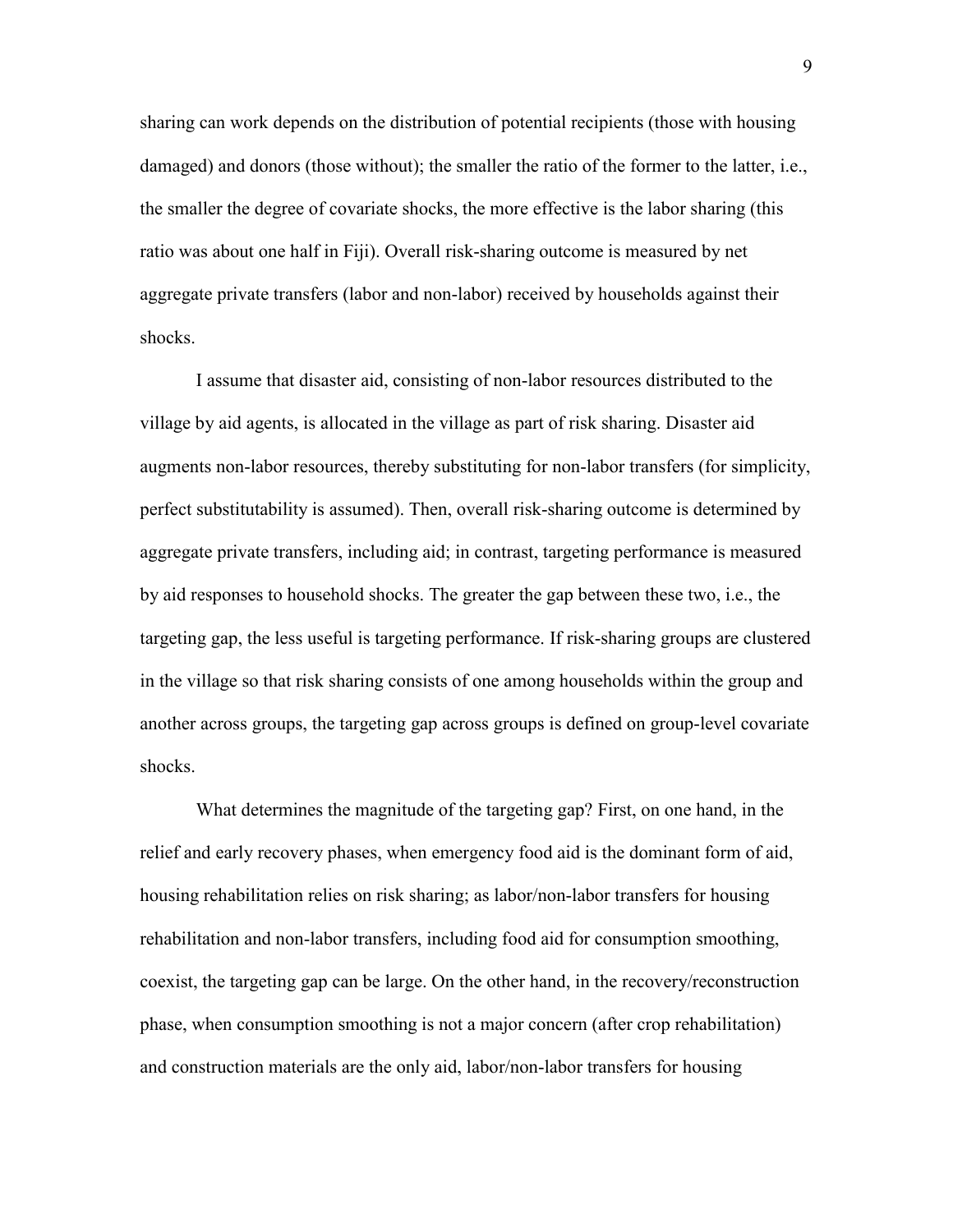rehabilitation are major risk-sharing arrangements. In contrast to food aid, which substitutes for non-labor transfers, construction materials complement labor transfers, because they facilitate rebuilding/repairing; thus, the targeting gap should be small.

*Hypothesis 1-1*: The earlier the post-disaster phase, the greater is the targeting gap.

Next, the stronger the risk sharing, the greater is the potential targeting gap. Suppose that risk sharing is stronger within the group than across groups, because of the closer connection among group members and a smaller degree of covariate shocks within the group than across groups; $9^9$  then,

*Hypothesis 1-2*: The targeting gap in the within-group allocation is greater than that in the across-group allocation.

The targeting gap of food aid also depends on whether or not shocks involve labor sharing.

*Hypothesis 1-3*: The targeting gap on housing damage is greater than that on crop damage.

## (b) Hierarchy

I assume that the allocation of disaster aid in the village is determined by bargaining between elites and non-elites, independent of risk sharing. Elite domination can take a form of either *elite capture* or norm-based prioritization without involving capturing (henceforth called *elite norms*). Elite capture has received much attention in community-based development (e.g., Bardhan, 2002; Conning and Kevane, 2002; Platteau and Abraham, 2002); in kin-based societies with hereditary elite status like Fiji, strong elite norms underlie social equilibrium. What distinguishes between elite capture and norms is the status quo. On one hand, in elite capture, with elite neutrality as the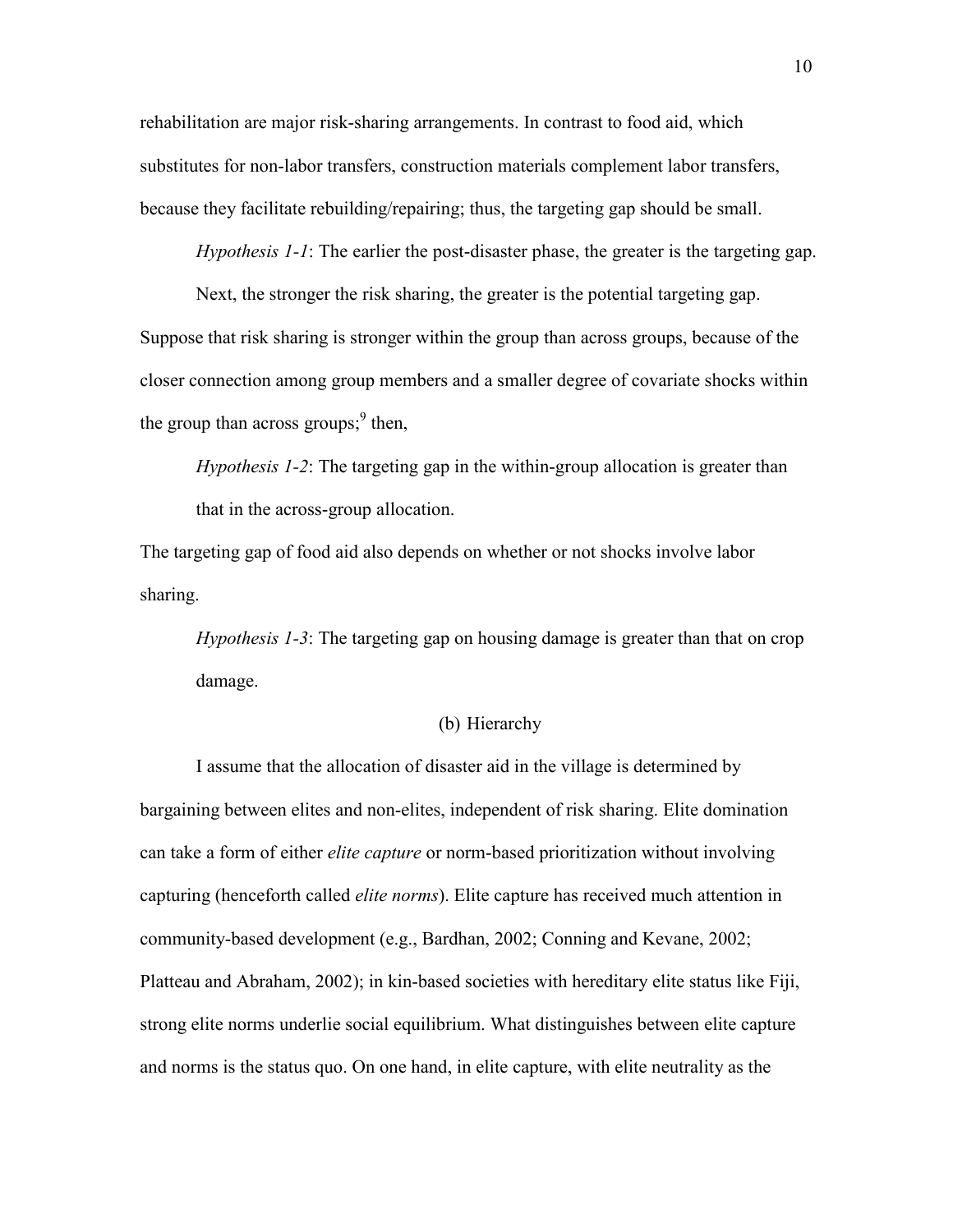status quo, elites compare benefits and costs of capturing disaster aid, where social costs can include reputation damage and non-elites' antipathy. It is possible that elites will allocate aid to non-elites (i.e., *elite inferiority*) if the benefits of doing so (social benefits and prioritization in private transfers as a counterpart) outweigh the costs (giving up the aid). Some studies show that elites' capturing program benefits is not necessarily pernicious to community development, because elites might take actions that benefit nonelites (i.e., 'benevolent capture', Mansuri and Rao, 2004). On the other hand, according to elite norms with elite dominance as the status quo, non-elites compare benefits and costs of not conforming to such norms (getting the aid vs. social sanction). Differentiating between elite capture and norms requires detailed data on the allocation process (which the Fijian data lack).<sup>10</sup> Bargaining between elite and non-elite groups is

analogous.

The magnitude of elite dominance in aid allocation is determined by the difference in social ranks between elites and non-elites. In both elite capture and norms, the larger the rank difference, the smaller is the elites' costs of capturing and the larger is non-elites' costs of non-conformity to the norms;  $\frac{11}{1}$  i.e.,

*Hypothesis 2*: The stronger the social hierarchy, the greater is elite dominance. In other words, as the rank difference gets smaller, elite dominance becomes weaker; with no rank difference, elite dominance vanishes.

## (c) Interaction of risk sharing and hierarchy

Risk sharing and social hierarchy can interact with each other in the allocation of disaster aid in two ways. First, independent of risk sharing, the greater elites' damage relative to non-elites', the smaller are elites' costs of capturing and the greater are non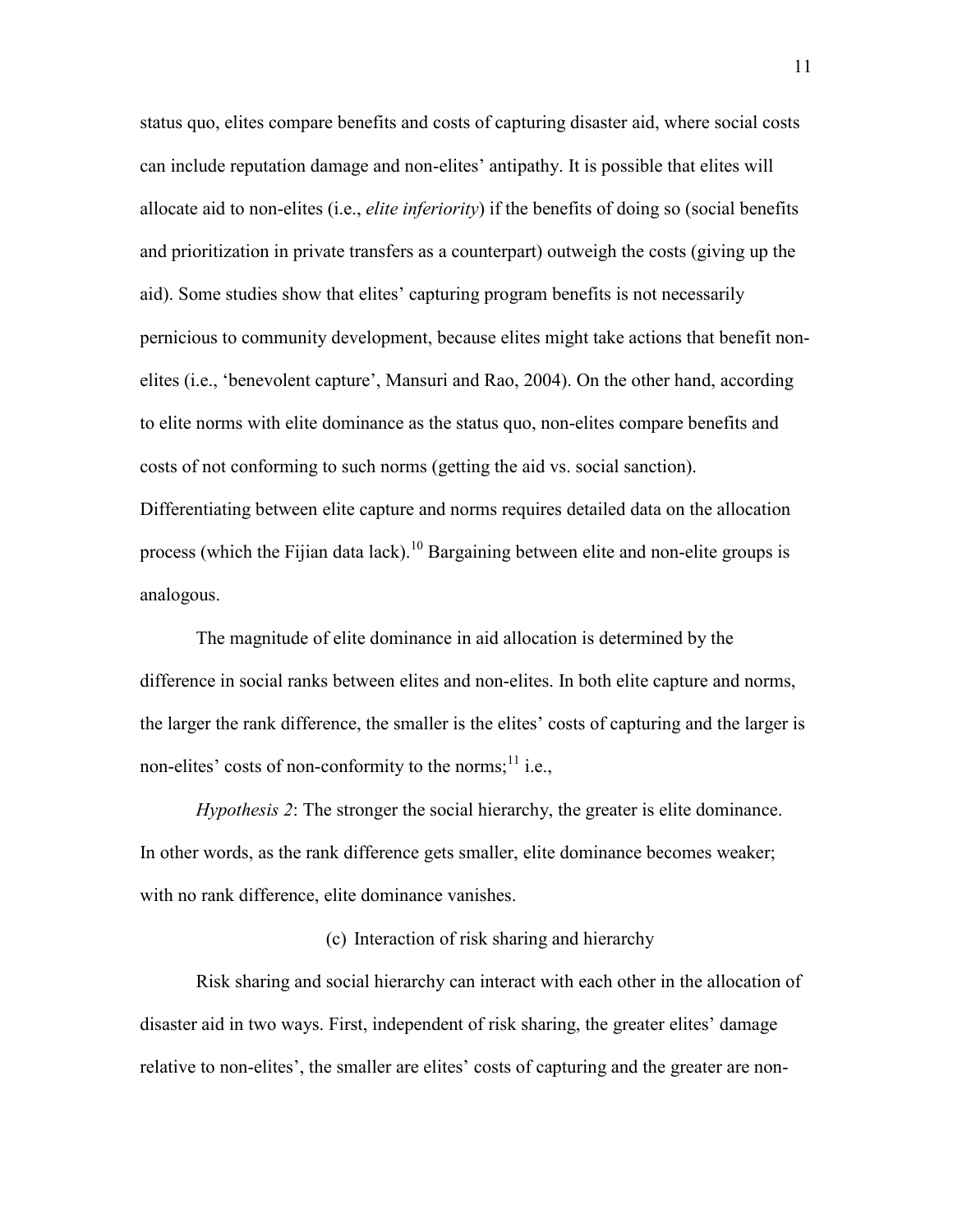elites' costs of non-conformity to norms (i.e., elites' relative damage serves like their status).

*Hypothesis 3-1*: The greater elites' damage relative to non-elites', the greater is elite dominance.

A difference in damage by rank can augment or reduce elite domination; it is possible that elites of the same status exhibit inferiority and domination in the allocation depending on their damage.

Second, I conjecture that elites are prioritized in overall risk-sharing arrangements, i.e., aggregate private transfers, including disaster aid, more strongly respond to elites' damage than non-elites'. Whether this pattern is observed in aid allocation depends on the magnitude of the targeting gap.

*Hypothesis 3-2*: When the targeting gap is small, aid allocation more strongly responds to elites' damage than non-elites'.

Then, targeting performance is stronger for elites than non-elites; that is, elite domination also exists in targeting on damage, i.e., targeting bias. The pattern in hypothesis 3-1 also effectively gives rise to targeting bias. As the targeting gap makes targeting performance less useful, targeting bias loses its usefulness as a potential source of systematic targeting errors when the targeting gap is large; for example, elite inferiority in aid allocation may reflect strong elite domination in other private transfers. Analogous to hypothesis 2, the rank difference between elites and non-elites determines the magnitude of targeting bias: i.e.,

*Hypothesis 3-3*: The stronger the social hierarchy, the greater is the targeting bias.

5. ECONOMETRIC SPECIFICATION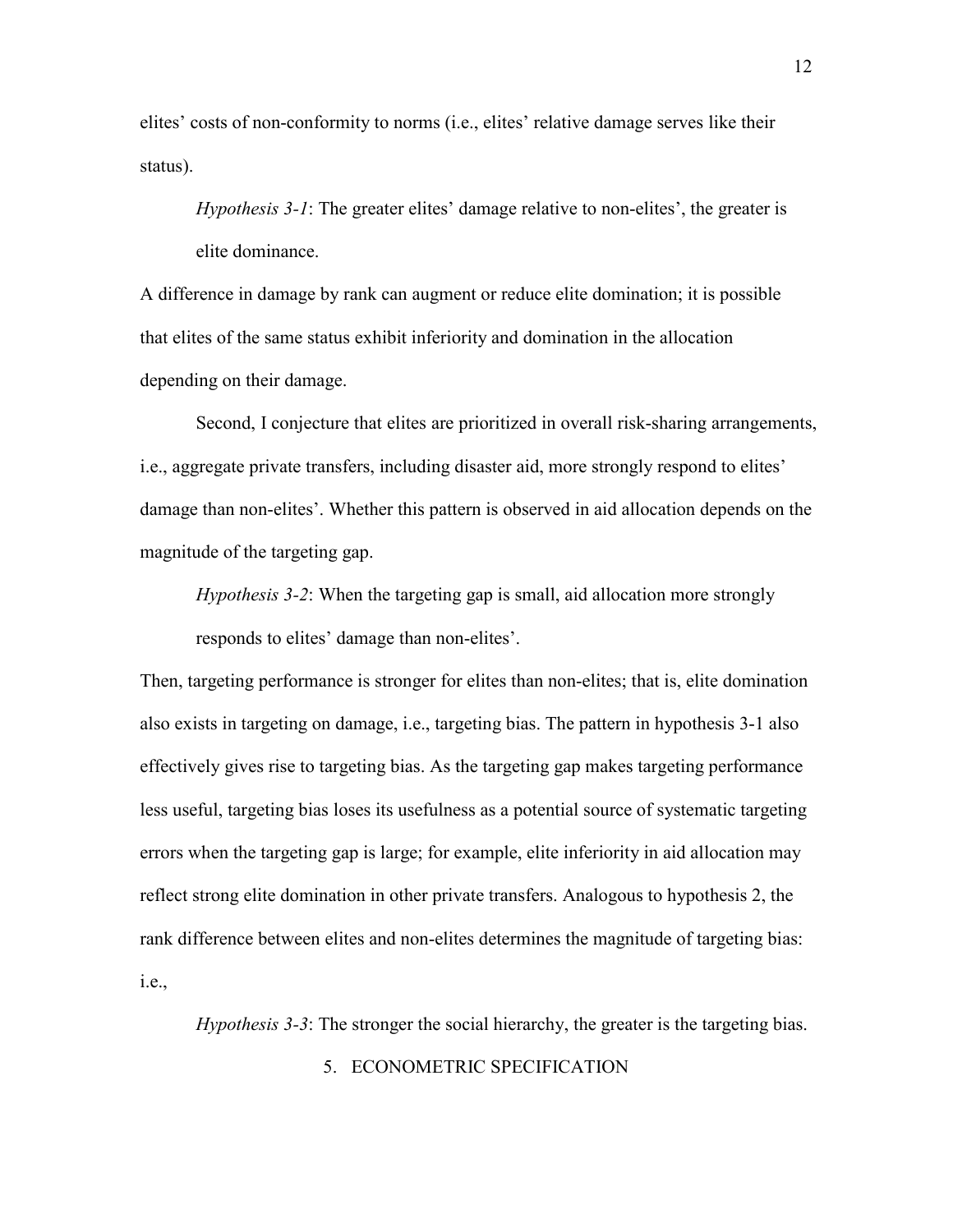I employ three empirical models for food aid (*relief model*) and housing construction materials (*reconstruction model*). The first model focuses on the allocation of disaster aid within clans. I conjecture that aid allocation to household *i*, *yi*, is determined by within-clan risk sharing against household-level shocks (housing and crop damage), *Xi*, and its social status, *Zi*. A reduced-form model is:

$$
y_i = \alpha_1 + \beta_1 X_i + \gamma_1 Z_i + \delta_1 W_i + G + e_i, \tag{1}
$$

where  $W_i$  is other household characteristics that determine the allocation (defined below); *G* is clan dummies, which control for clan-level covariate shocks, total aid allocated to the clan, and clan's social status; and  $e_i$  is an error term.<sup>12</sup> Targeting performance is measured by positive  $\beta_l$ , and elite domination/inferiority is measured by positive/negative  $\gamma$ <sub>1</sub>.

Equation (1) can be extended to net aggregate private transfers received (including disaster aid and co-residence); let  $\beta^*$  denote the corresponding coefficient for *X<sub>i</sub>*. The targeting gap is  $\beta^*$  *-*  $\beta$ *<sub>1</sub>*. For a given level of overall risk sharing  $\beta^*$  *i*, the smaller the  $\beta_l$ , the greater is the targeting gap;  $\beta_l$  can even be negative. The lack of complete information about labor transfers in the current data precludes me from estimating  $\beta^*$ <sub>*l*</sub> and thus the targeting gap. My empirical strategy to capture the targeting gap relies on aid allocation negatively responding to shocks; negative  $\beta_l$  indicates compensated private transfers in other forms, because targeting errors per se do not make  $\beta$ <sup>*l*</sup> negative. If estimated  $\beta_l$  is negative for food aid and positive for construction materials, then hypothesis 1-1 holds.<sup>13</sup>

The second model captures within- and across-clan allocations in the village:  $y_i = \alpha + \beta_1 X_i + \gamma_1 Z_i + \delta_1 W_i + \beta_2 X_g + \gamma_2 Z_g + \delta_2 W_g + V + e_i,$  (2)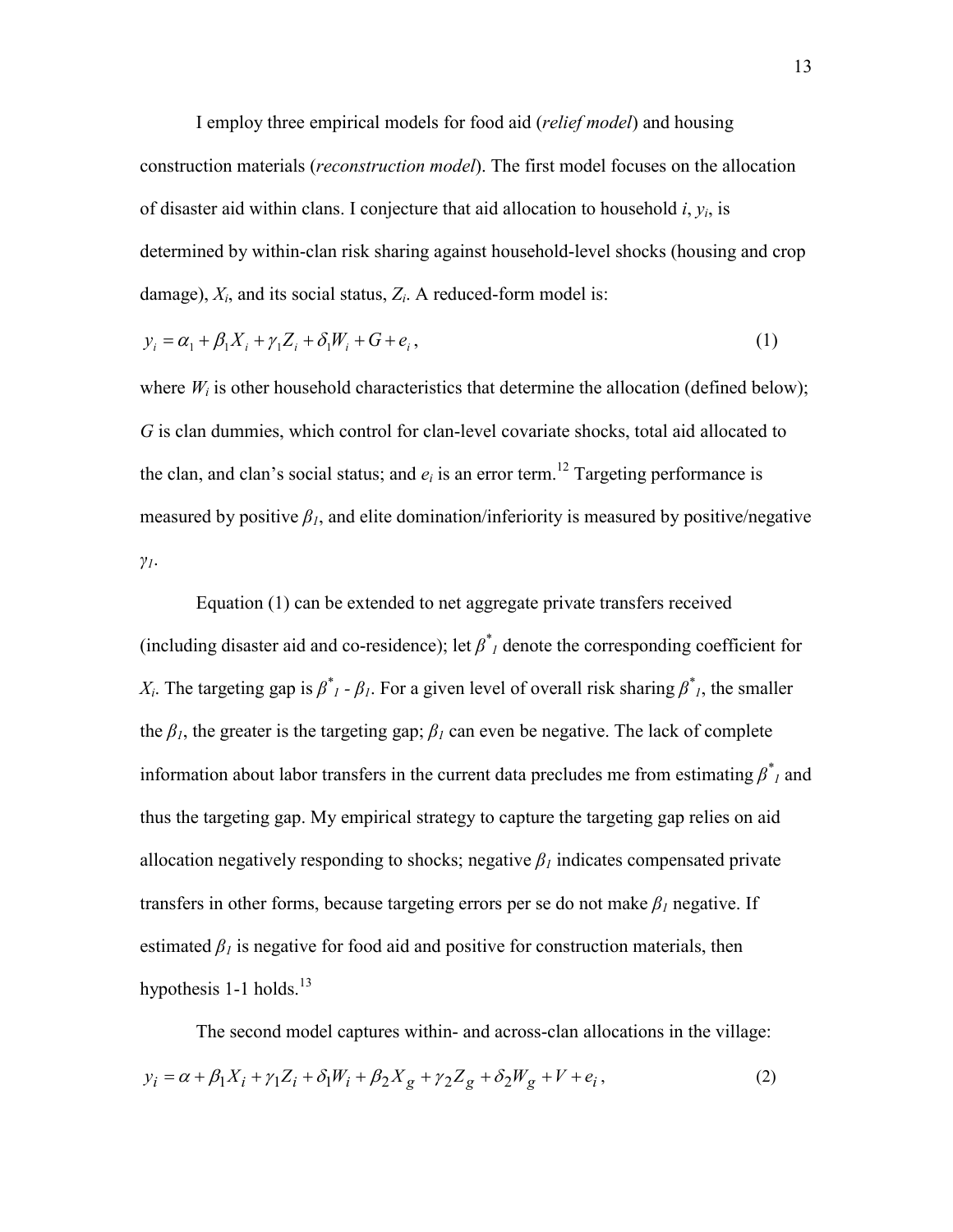where  $X_g$ ,  $Z_g$ , and  $W_g$ , respectively, are clan *g*'s cyclone damage, social status, and other characteristics that affect the allocation; and *V* is village dummies, which control for village-level covariate shocks and total aid allocated to the village (as well as village's social status, Takasaki, forthcoming-a). If aid is allocated across households at only the village level, clan-level factors are redundant; that is, clans do not serve as a risk-sharing group, or aid allocation is part of risk sharing only at the village level. In contrast, the significant impacts of both clan- and household-level shocks suggest that not only the village but also clans serve as a risk-sharing group, as assumed in equation (1) (Morduch, 2005; Munshi and Rosenzweig, 2009), and aid allocation is part of risk sharing at both the village and clan levels. In the relief model, negative  $\beta_l/\beta_2$  for housing damage and negative  $\beta_1$ /positive  $\beta_2$  for crop damage support hypotheses 1-2 and 1-3 (that  $\beta_1$  is greater for housing damage than crop damage in magnitude cannot be tested, as shown below). Positive/negative  $\gamma_2$  captures elite clans' domination/inferiority. If the estimation results of household variables in equation (2) are similar to those of (1) with clan factors fully controlled for, then unobserved clan factors in (2) are unlikely to cause significant bias.

The third model captures the potential interaction of risk sharing and hierarchy by adding interaction terms of cyclone damage and social status to equation (2):

$$
y_i = \alpha + \beta_1 X_i + \gamma_1 Z_i + \eta_1 X_i Z_i + \delta_1 W_i + \beta_2 X_g + \gamma_2 Z_g + \eta_2 X_g Z_g + \delta_2 W_g + V + e_i. \tag{3}
$$

Targeting bias is captured by positive  $\eta_1/\eta_2$ : Hypotheses 3-1 and 3-2 can be tested by examining the marginal effects of social status and cyclone damage, respectively.

All equations are estimated by OLS. Allocation rules may be distinct between the allocations of recipients and amount received among recipients and may change as aid supplies augment over time. In the relief model, I first analyze receipt (linear probability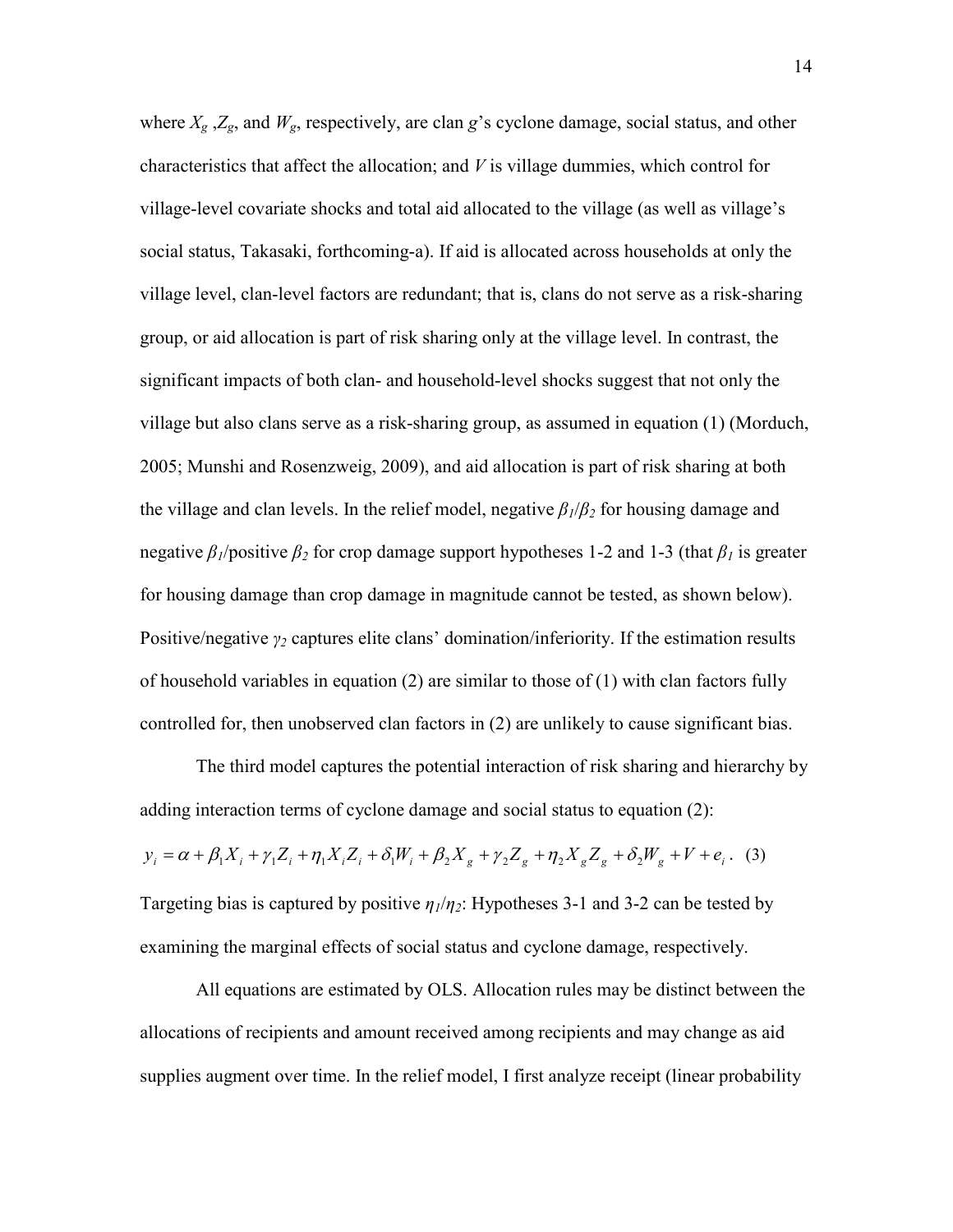model) and the amount received per month (log), conditional on receipt, in the first three months (relief phase), and then the amount received per month (log) in six months (including the early recovery phase). In the reconstruction model, receipt and the amount received, conditional on receipt, are estimated in the first year (early recovery phase), in two years (including the recovery/reconstruction phase), and in two years and 9 months (up to the interviews in 2005) separately. This hurdle model is commonly used in previous works (e.g., Dercon and Krishnan, 2005; Jayne et al., 2002).<sup>14</sup> If negative  $\beta_l$  is found only in the first three months, then hypothesis 1-1 is further supported.

Household damage is captured by a dummy for damaged housing and the value of crop damage per adult equivalent ( $log$ ) in the relief model,  $^{15}$  and two dummies for housing completely destroyed and partially damaged in the reconstruction model. Clan damage is measured by the proportion of households with damaged housing in the clan and the clan-mean of crop damage per adult equivalent in the relief model, and two variables for the proportions of households with complete and partial housing damage in the clan in the reconstruction model. Two sets of household and clan status are considered: clan leader and clan-chief's clan vs. clan/sub-clan leader and clan-/villagechief's clan. Recall that the former (the latter's subset) captures higher ranks than the latter. If the estimated positive  $\gamma_1/\gamma_2$  and  $\eta_1/\eta_2$  of the former are greater than those of the latter, then hypotheses 2 and 3-3, respectively, are supported. Other household and clan factors are standard ones, such as demographic factors and assets.<sup>16</sup>

## 6. ESTIMATION RESULTS

(a) No interaction of risk sharing and hierarchy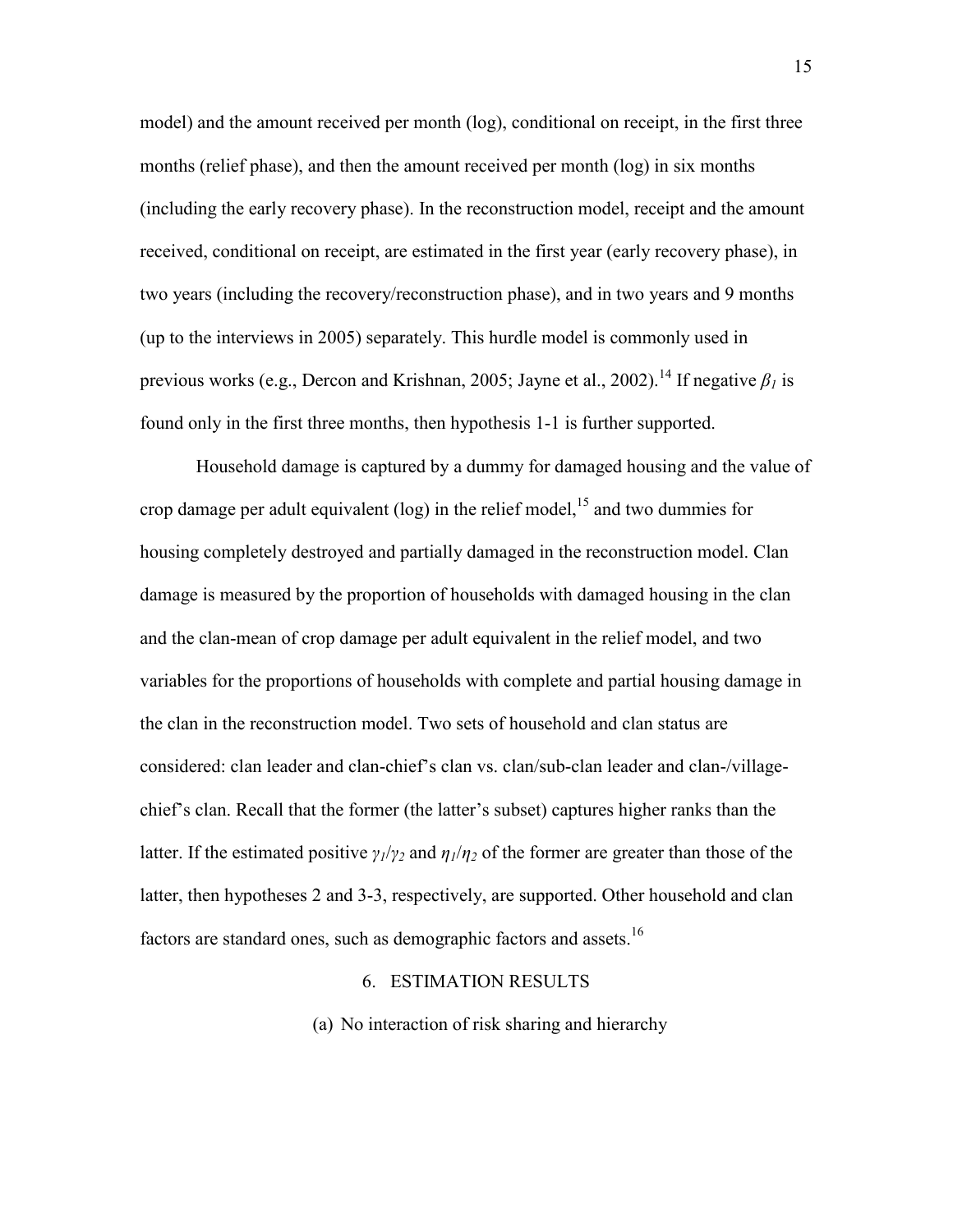Estimation results of cyclone damage and social status in the relief and reconstruction models are reported in Tables 2 and 3. In each table, panels A and B, respectively, show results for models with clan leader and clan-chief's clan and models with clan/sub-clan leader and clan-/village-chief's clan (results of cyclone damage not shown in panel B are very similar to those in panel A); in each panel, results of equations (1) and (2) are organized by period of interest and then receipt/amount (robust standard errors are reported and clustered by clan in models with village dummies).<sup>17</sup>

Estimation results of household variables in equation (2) are almost the same as those in (1). In the first three months, food-aid recipients are more common among households without damaged housing that offered help for refugees and housing rehabilitation than among others that received such help (qualitatively the same comparison holds in the descriptive statistics, Takasaki, 2011d). Among recipients, a greater amount is allocated to clans with larger crop damage and then households with smaller crop damage, which could contribute more to labor sharing because of their smaller crop rehabilitation. These findings are consistent with hypothesis 1-2; as private risk sharing, especially labor sharing within the clan, against housing damage was prioritized, a large targeting gap emerged. Consistent with hypothesis 1-3, the allocation in six months is negatively associated with clan-level housing damage only. It is neutral to all other shocks; thus, the allocation rule in the relief phase was reversed later, supporting hypothesis 1-1.

In contrast, the allocation of construction materials – both receipt and amount received – strongly responded to household damage over time. Thus, combined with the relief results, hypothesis 1-1 strongly holds. As the supplies of construction materials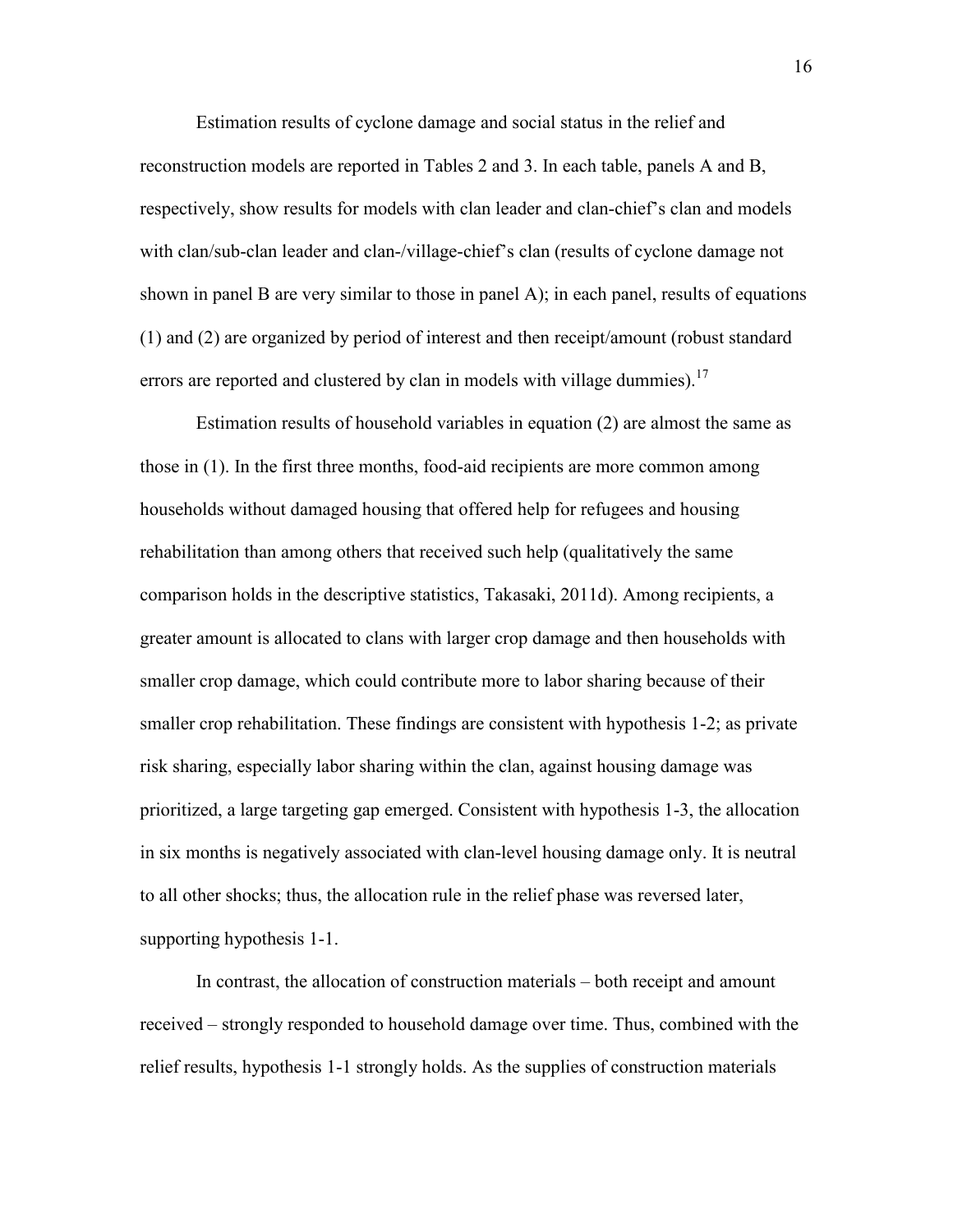(especially large ones) augment, targeting performance improves: The probability of receipt by households with housing completely destroyed increased from .20 in the first year to .41 in two years and then .63; the probability of receipt by those with partial damage increased from .17 to .31 in two years and then was stable. The allocation is neutral to clan-level shocks; the only exception is that clans with greater damage – both complete and partial damage – receive larger amount in two years. It thus appears that clans play a limited role in the late post-disaster phase (I return to this below).

Social status does not strongly alter the allocation of food aid; although clan leaders are less likely to be recipients in the first three months, this pattern loses statistically significance in equation (3) (according to the joint significant test, as shown below). In contrast, the social status of households, but not clans, positively affects the allocation of construction materials: Clan leaders dominate receipt in two years and in two years and nine months (20% and 14% marginal effects, respectively, in the models with clan dummies) and amount received in two years (54% marginal effect); clan/subclan leaders do not significantly affect receipt in two years and nine months. That clan leaders' domination persists longer than sub-clan leaders' supports hypothesis 2. As such, it appears that elite domination at the clan level is nonexistent over the post-disaster phases (I return to this shortly).

### (b) Interaction of risk sharing and hierarchy

Estimation results of equation (3) are reported in Tables 4 and 5. Although considering four interaction terms of cyclone damage and social status – two at the household level and another two at the clan level – is possible, I can include only those of crop damage with elite status (household and clan levels) in the relief model and those of

17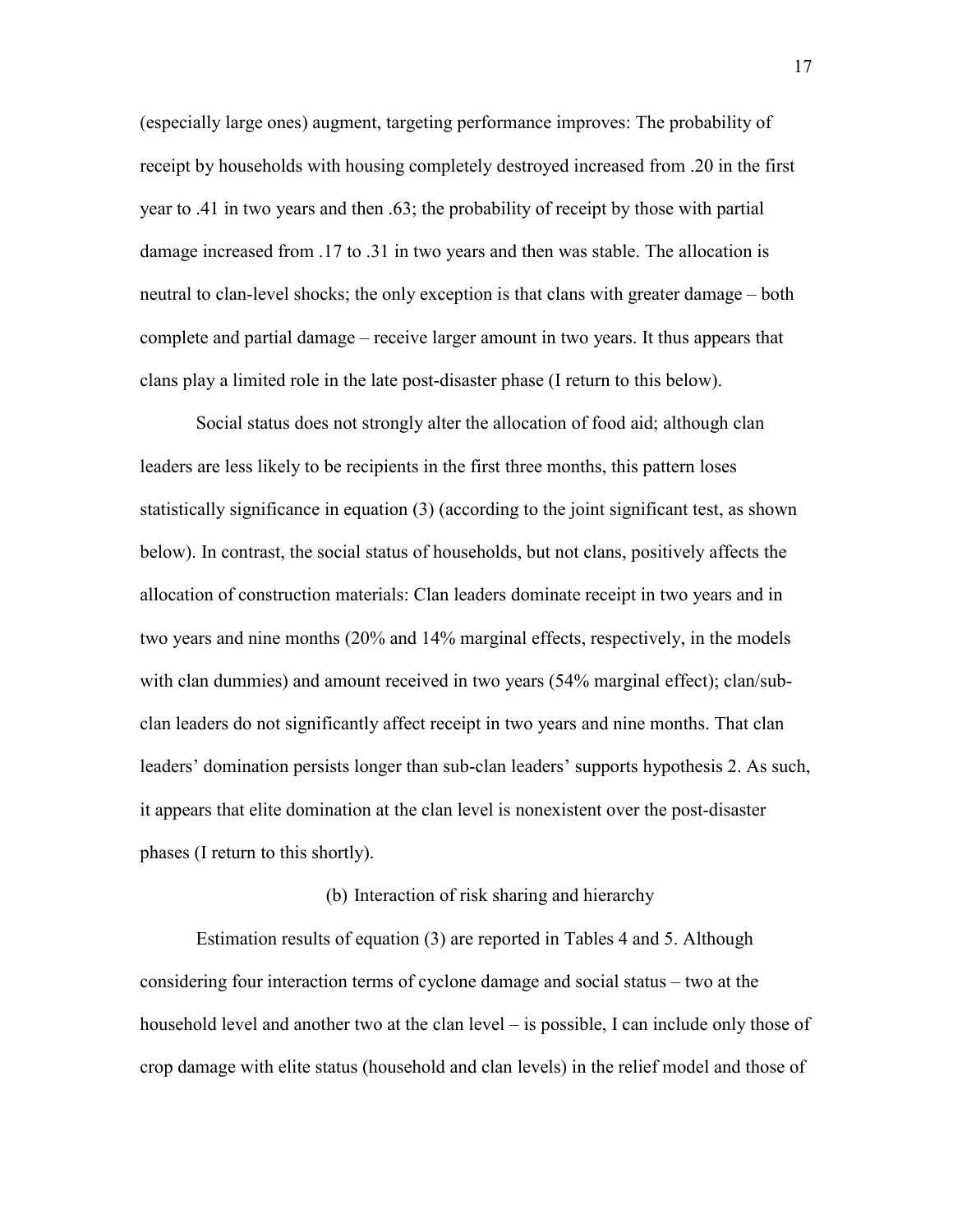clan status with housing damage (complete and partial damage) in the reconstruction model; variations in those of housing damage and household status, respectively, are too limited. In the reconstruction model, no amount equation with interaction terms is estimated, because of limited variations among recipients.

I first focus on models with clan leader and clan-chief's clan (panel A). In the allocation of the amount of food aid received, chief's clans with small and large crop damage show elite inferiority and domination, respectively, in both three months and in six months (positive  $\eta_2$ ) (the joint significance test for clan status is statistically significant in three months and the result in six months is statistically weaker); clan leaders are nonsignificant (this is also true when equation 1 is extended by adding the household-level interaction term). In the reconstruction model, receipt in the first year is dominated by clan-chief's clans with more housing damage (positive  $\eta_2$  for complete destruction) (the joint significance test for clan status is statistically significant). These results support hypothesis 3-1.

In the allocation of the amount of food aid received in response to clan-level crop damage in three months, the response of clan-chief's clans is over four times more than that of other clans (the joint significance test for clan-level damage is statistically significant at a .1% significance level). The allocation of receipt of construction materials in the first year responds to completely destroyed houses in clan-chief's clans only (the joint significance test for clans' housing complete damage is statistically significant). These results are consistent with hypothesis 3-2 (recall that the targeting gap is small in these allocations). Clan-chief's clans are more likely to receive construction materials in two years and in two years and nine months, unless partial housing damage is very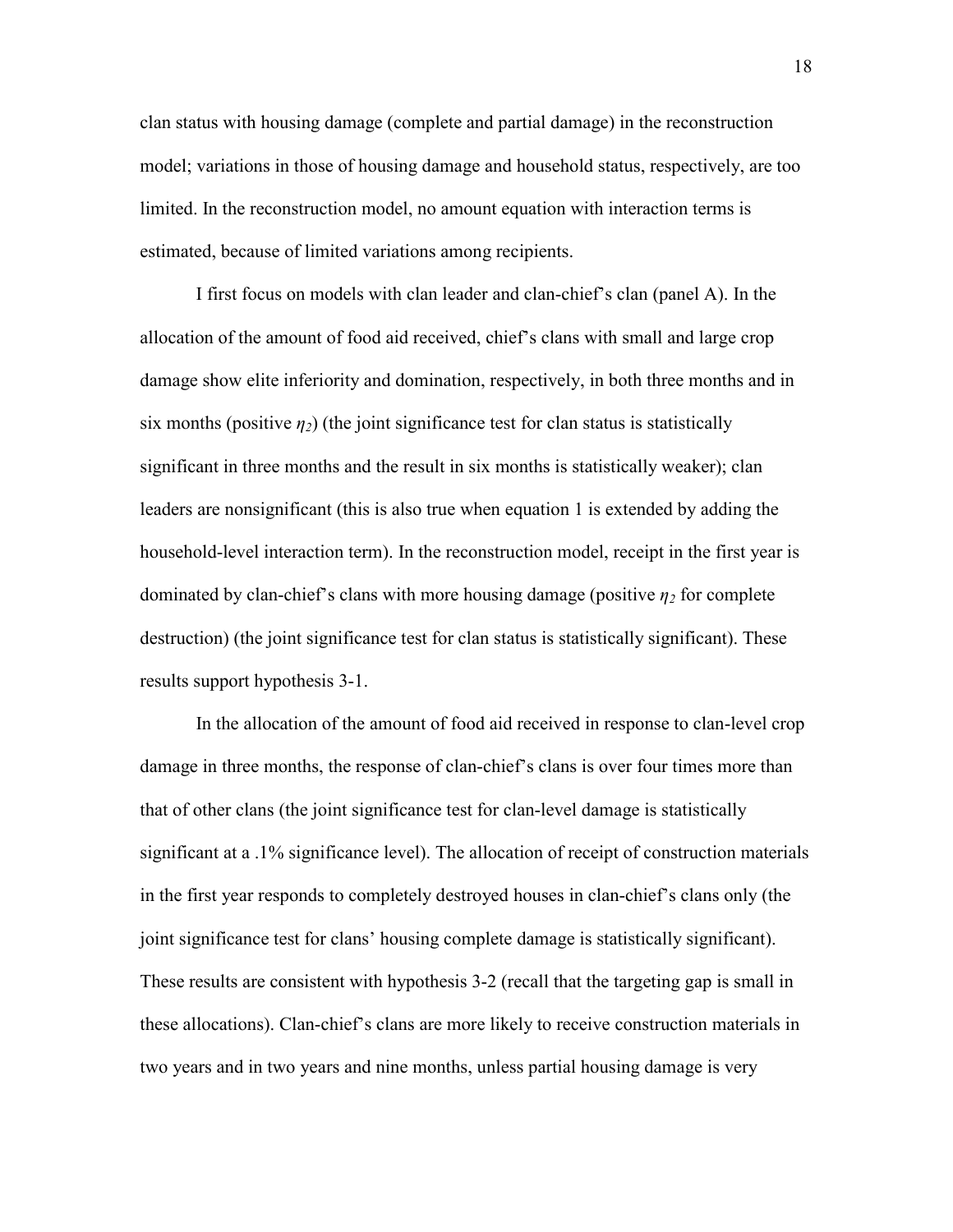common (I return to this shortly). Note that although clan status with no interaction and clan status interacted with complete housing damage are nonsignificant according to the t test, their estimated coefficients are large and jointly significant at least at a 1% significance level. Hence, distinct from the earlier findings on equation (2), in both relief and reconstruction models, clan-chief's clans with large damage are always prioritized; that is, a strong targeting bias exists in the across-clan allocation.

Estimation results on clan-level partial housing damage in the reconstruction model (negative  $\eta_2$  for partial damage) are opposite to hypotheses 3-1 and 3-2. First, in the allocation of receipt in two years and in two years and nine months, clan-chief's clans with more partial damage exhibit elite inferiority. Second, the allocation of receipt in two years and nine months negatively and positively responds to clan-chief's clans' and other clans' partial damage, respectively. These patterns coincide with clan leaders' dominance from the second year, when the provision of construction materials augmented. It seems that although households with partial damage were relatively prioritized in the clan in the first year, from the second year, those with complete damage became the dominant priority at the cost of those with partial damage, while maintaining clan leaders' priority.

Estimation results for models with clan/sub-clan leader and clan-/village-chief's clan (panel B) are much weaker, and almost all joint significance tests (corresponding to those shown in panel A) are nonsignificant (results not shown; as the only exception, clan-level crop damage on the amount of food aid received in three months is statistically significant at a 10% significance level). Hence, hypotheses 3-1 and 3-2 more strongly hold for households and/or clans with higher elite status in both relief and reconstruction models; that is, hypothesis 3-3 holds over post-disaster phases. Nonsignificant results on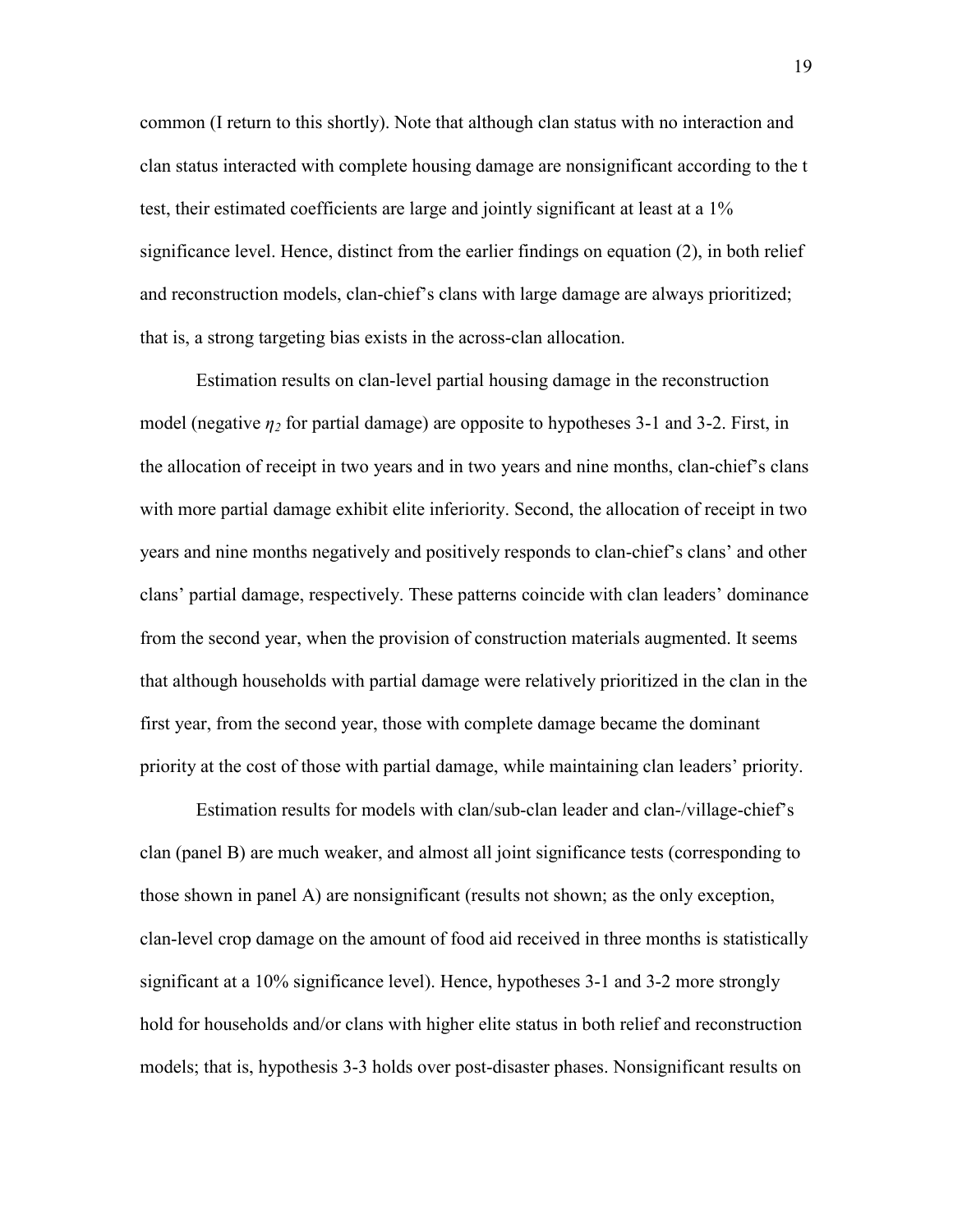partial housing damage in panel B buttress the importance of clans' high rank underlying the potential interaction effects discussed above.

### 7. CONCLUSION

This paper examined risk-sharing institutions and social hierarchies as selfallocation mechanisms of disaster aid within poor villages. The paper highlighted a targeting gap, a difference between targeting performance and overall risk sharing, which makes standard targeting less useful. First, the earlier the post-disaster phase, the greater is the targeting gap, because private risk sharing significantly makes up limited aid. Second, the targeting gap within kin groups, a major risk-sharing group, is greater than the targeting gap in the across-group allocation. Third, the targeting gap of food aid on housing damage, against which risk-sharing's making-up plays a role, is greater than that on crop damage. Bargaining on aid allocation between elites and non-elites can lead to elite domination, through elite capture or norms, which are difficult to distinguish. Risk sharing and social hierarchy can interact with each other, leading to elite domination in targeting, i.e., targeting bias. The stronger the social hierarchy, the greater is the elite dominance and the targeting bias.

Using original post-cyclone survey data in rural Fiji, the paper showed supporting evidence for these hypothesized relationships. First, households with damaged housing and greater crop damage are allocated less food aid in the early phase, because they receive greater net private transfers in other forms, especially in labor sharing for housing rehabilitation; this form of targeting gap is especially strong within kin groups and on housing damage. In contrast, the allocation of housing construction materials in the late phase is strongly targeted on housing damage. Second, elites, especially highly ranked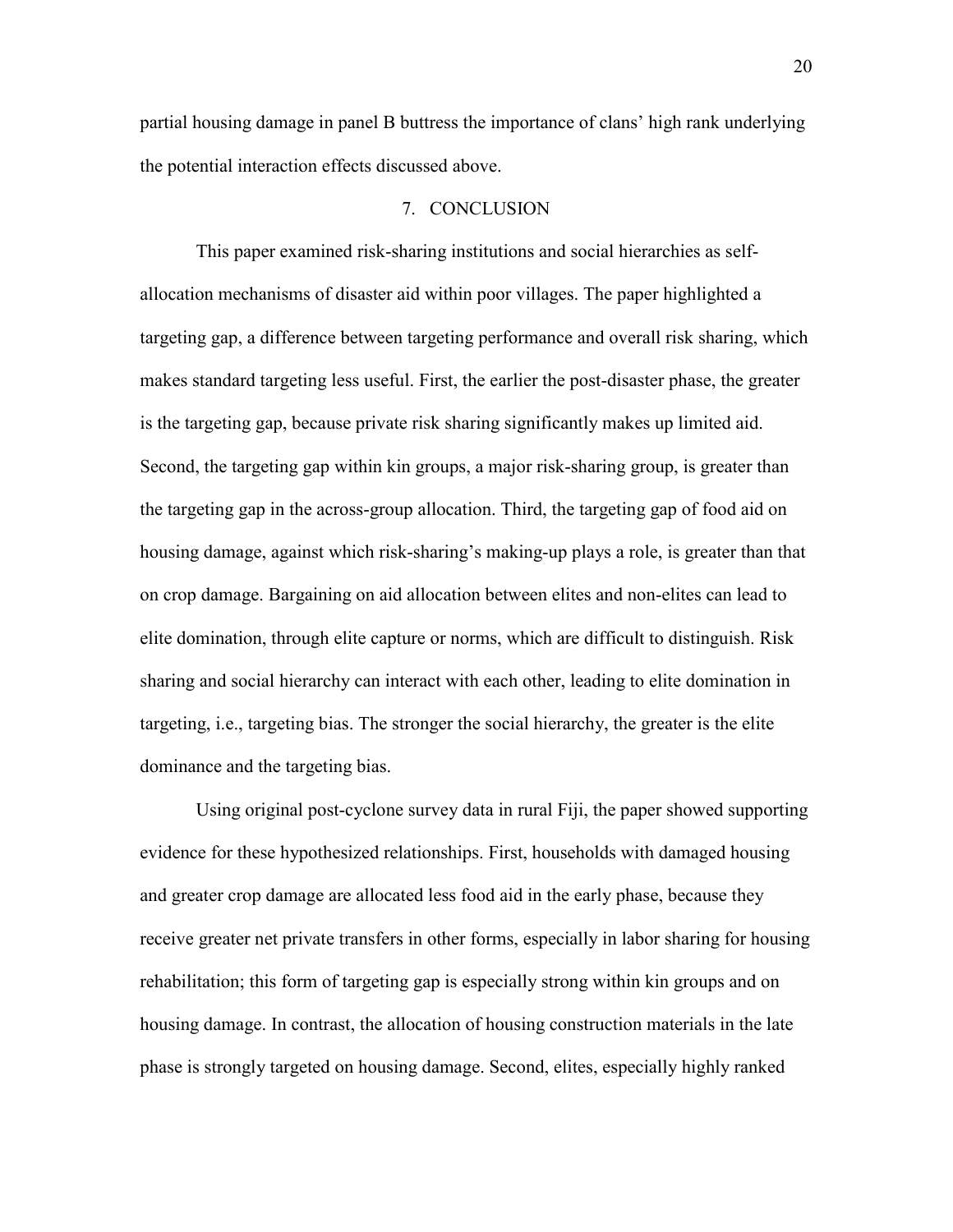ones, dominate the allocation of construction materials. Third, there exists a targeting bias toward highly ranked kin groups in both food aid and construction materials.

These results lead to the following implications for disaster management:

- 1) Risk-sharing institutions can serve as village self-allocation mechanisms of disaster aid. Maintaining and strengthening local safety nets is an effective policy, which is consistent and can be linked with broad community-based development (Mansuri and Rao, 2004; World Bank, 2002).
- 2) Targeting errors are only a partial problem. In the relief phase with a large targeting gap, overall risk sharing needs to receive direct attention; however, information about it is lacking the most at that time. Thus, strengthening existing local institutions ex ante is critically important.
- 3) In hierarchical societies, elite domination in aid allocation and targeting can be strong in any post-disaster phase. As risk-sharing institutions can be strongly built on traditional local hierarchies, policies neutralizing elite capture may weaken local safety nets; such intervention is questionable for norm-based domination. Policymakers need to tackle a challenging tradeoff between the efficiency of overall risk sharing and the equity of aid allocation.

Overall, for better allocation of disaster aid within villages, policymakers and researchers need to pay attention to targeting gaps (risk-sharing link), elite domination (hierarchy), and targeting bias (hierarchical risk sharing).

#### **Notes**

<sup>1</sup> Obtaining a better understanding of the allocation of disaster aid is critically important in small island states (Bertram, 1986); some researchers criticize the deterioration of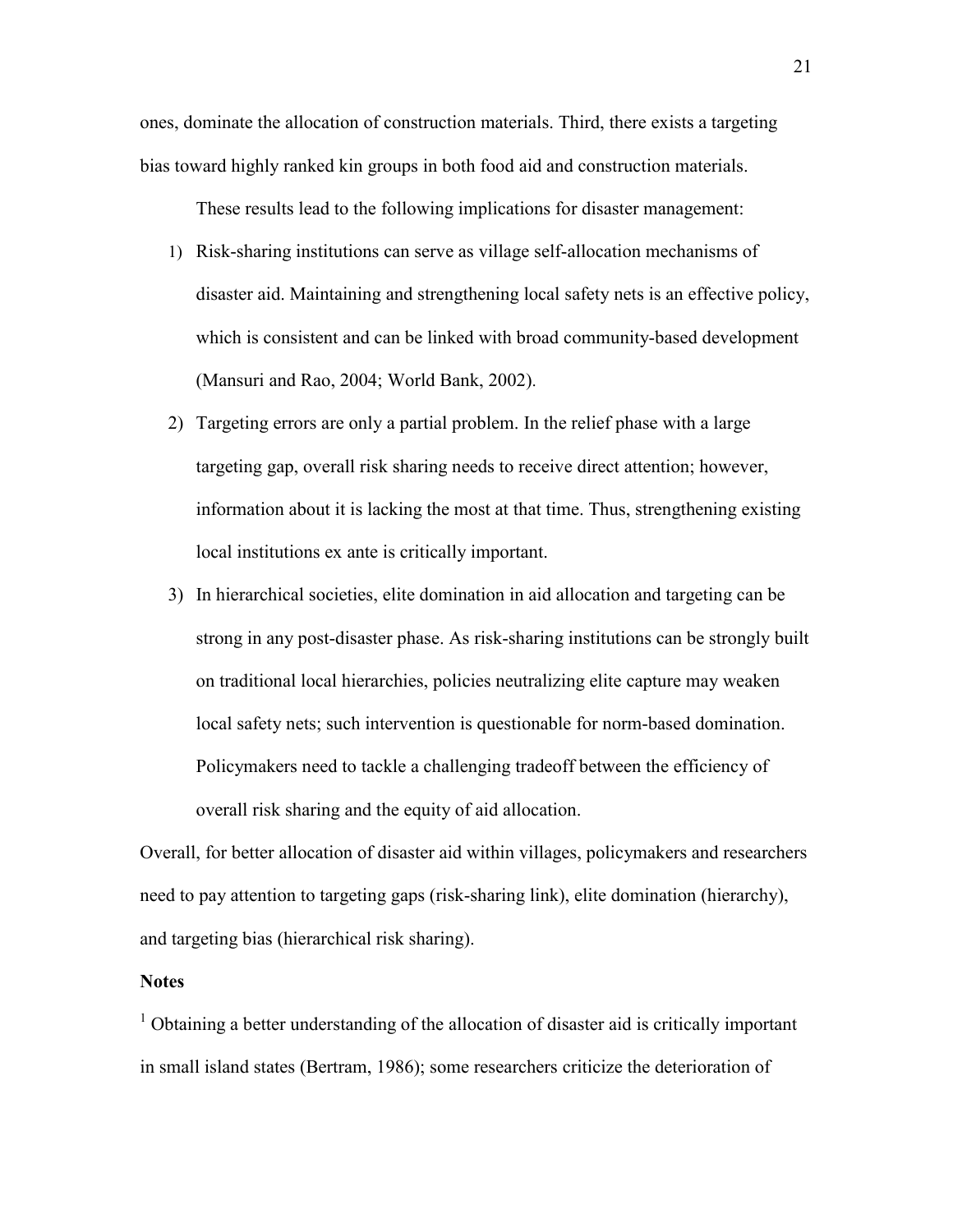islanders' indigenous mechanisms in coping with cyclones because of their increasing dependency on emergency aid (e.g., Campbell, 1984).

 $<sup>2</sup>$  Almost all villages are located on Vanua Levu and Taveuni Islands, the second- and</sup> third-largest islands in the country, which significantly lag behind the largest island, Viti Levu, where the state capital, two international airports, and most tourism businesses are situated. The study does not cover Indo-Fijians.

<sup>3</sup> Like other post-disaster surveys, information about cyclone damage and aid allocation was collected retrospectively. Takasaki (2011d, forthcoming-a) demonstrates that systematic measurement errors are unlikely to be a major concern.

<sup>4</sup> Relief officers used the same damage categories for their assessments, and thus the damage status of each house was common knowledge among villagers.

 $5$  Crop damage was calculated based on the quantity damaged for each major crop, as reported by respondents. Households employ traditional cropping practices (using no mechanized equipment or animal traction and limited purchased inputs) to produce mainly taro, cassava, coconut, and kava.

 $6$  In the relief sample, 16% of households received tarpaulins that could be used as emergency shelters and for temporary repair (Takasaki, 2011d analyses their allocation).  $\frac{7}{7}$  Takasaki (2011d) offers the following evidence for labor sharing against housing damage. First, households with damaged housing and larger crop damage contribute less labor for village rehabilitation. Second, crop income (at the time of interviews in 2003) is neutral to crop damage as a result of own crop rehabilitation being intensified in proportion to crop damage. Accordingly, households with greater crop damage contribute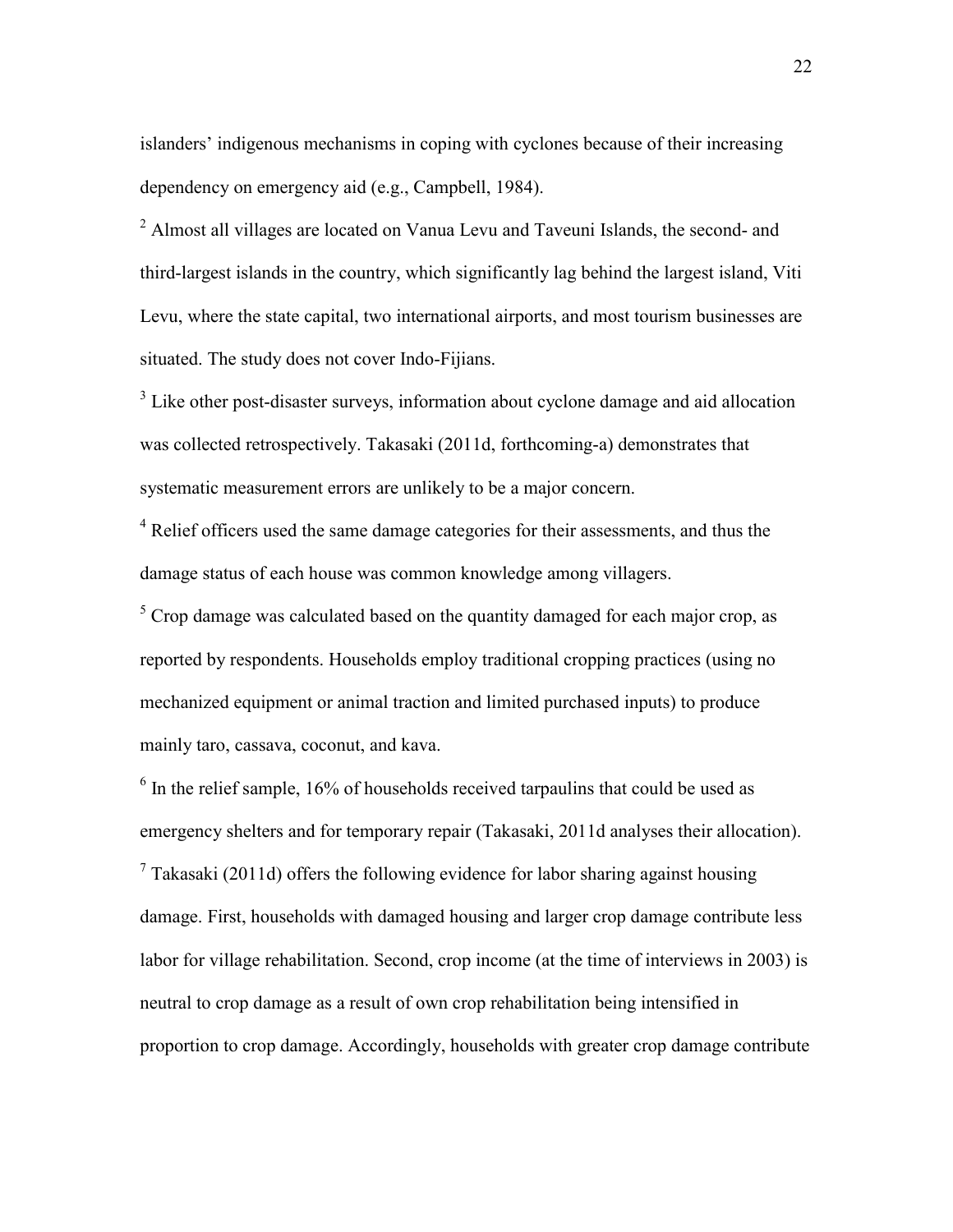less to labor sharing and receive smaller net labor/non-labor transfers, being less likely to complete housing rehabilitation. Takasaki (forthcoming-b) addresses the disaster-gender nexus, showing that female-headed households are disadvantaged because of a newly emerging gendered division of labor for housing rehabilitation.

 $8$  Takasaki (2011a) finds that households augmented fishing and handicraft selling in response to crop damage.

 $9<sup>9</sup>$  The decomposition of the variance of housing and crop damage indicates that most variance exists at the household level, followed by clan-level variance (Takasaki, 2011a). In addition to co-residence for refugees, the importance of clans as a risk-sharing group is evident from the following: 1) Households without housing damage helped with the housing rehabilitation of other clan members by intensifying fishing (Takasaki, 2011a); 2) Clan members formed major household transfer networks (Takasaki, 2011b); 3) Risk sharing against illness (through non-labor transfers) was arranged mainly among clan members in 2005 (Takasaki, 2011c).

 $10$  Noncompliance to elite norms is unlikely in the study area (there is no anecdotal evidence for that); then, elite inferiority, if any, is based on elites' decisions.

 $11$  It is possible that the higher elites' status relative to non-elites', the smaller are elites' benefits of capturing and the greater are non-elites' benefits of non-conforming, because social status can be positively correlated with household asset holdings, which determine the household's self-coping capacity. If the elasticity to the rank difference of elites' costs of capturing and non-elites' costs of non-conforming is greater than that of their corresponding benefits, then hypothesis 2 still holds.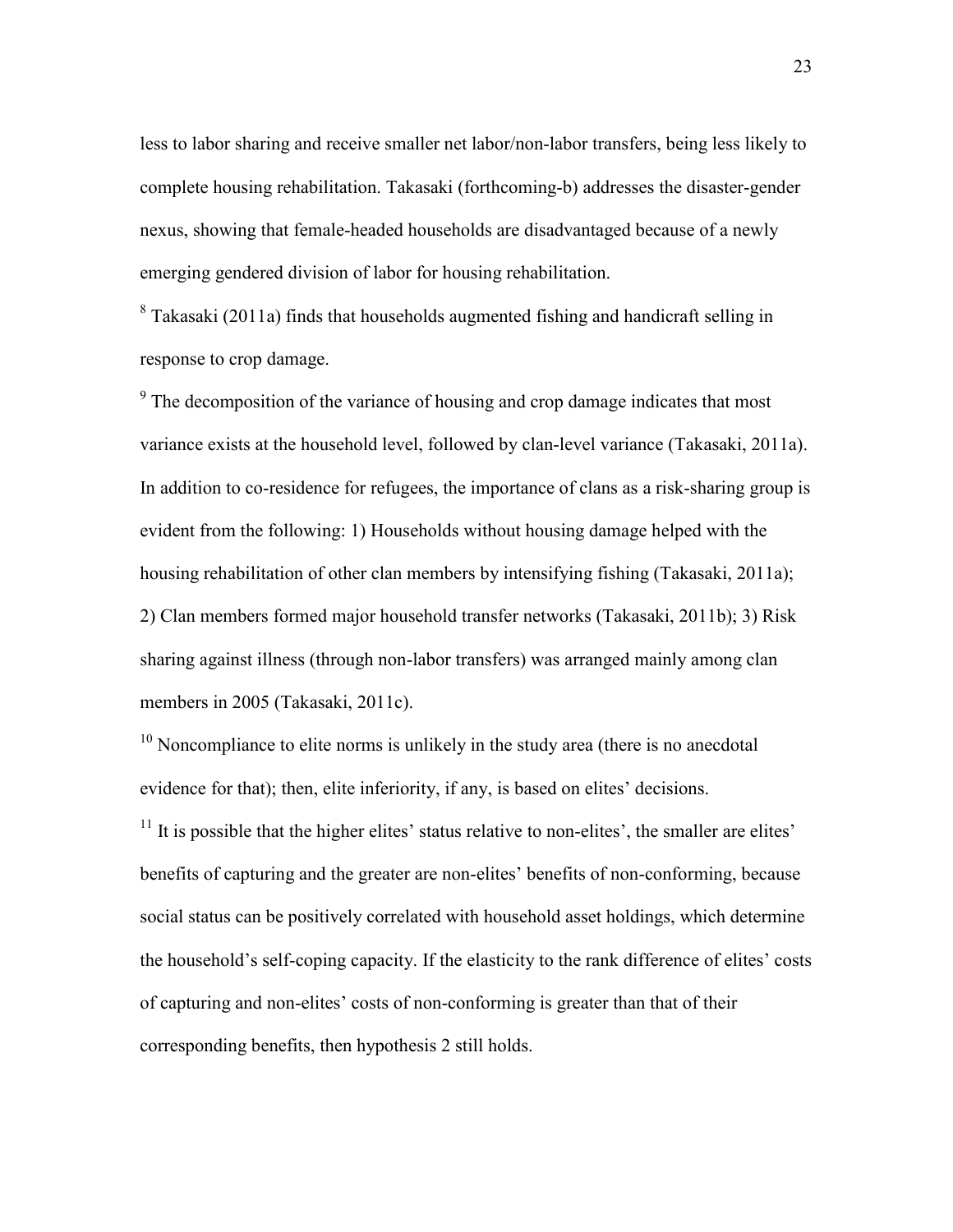$12$  Whether households rebuild/repair their housing without receiving construction materials certainly affects the allocation, but this endogenous decision does not appear as an explanatory variable in the reduced-form equation (1).

 $13$  Although crop damage is less observable than housing damage, the observability problem may not be so significant among clan members who own land communally.

<sup>14</sup> An alternative sample-selection model is infeasible with the current data, which lack the identifying instruments required to credibly estimate the selection equation. Estimating the relief model in the second three months and the reconstruction model in the second and third year could be considered, but this would require using the receipt or the amount received in previous period(s) as a lagged dependent variable, the endogeneity of which cannot be controlled for with these data.

<sup>15</sup> Differentiating between complete and partial damage is infeasible, because the former is relatively uncommon (cf. reconstruction sample). Adding an interaction term between housing and crop damage does not alter the results reported below (Takasaki, 2011d). <sup>16</sup> In the relief model, other household factors include: income per adult equivalent per month (log), land holdings (log), fishing capital (log), a dummy for secondary education among any adults, household adult equivalent size (log), proportions of children and elderly, age of household head (log), and a dummy for female head. All are measured before the cyclone. Although post-disaster income is affected by disaster aid and private transfers, as well as crop damage and rehabilitation, pre-disaster income is not. It is still possible that unobserved factors determining income, such as ability, affect aid allocation as part of risk sharing; the same concern also applies to productive assets. I estimated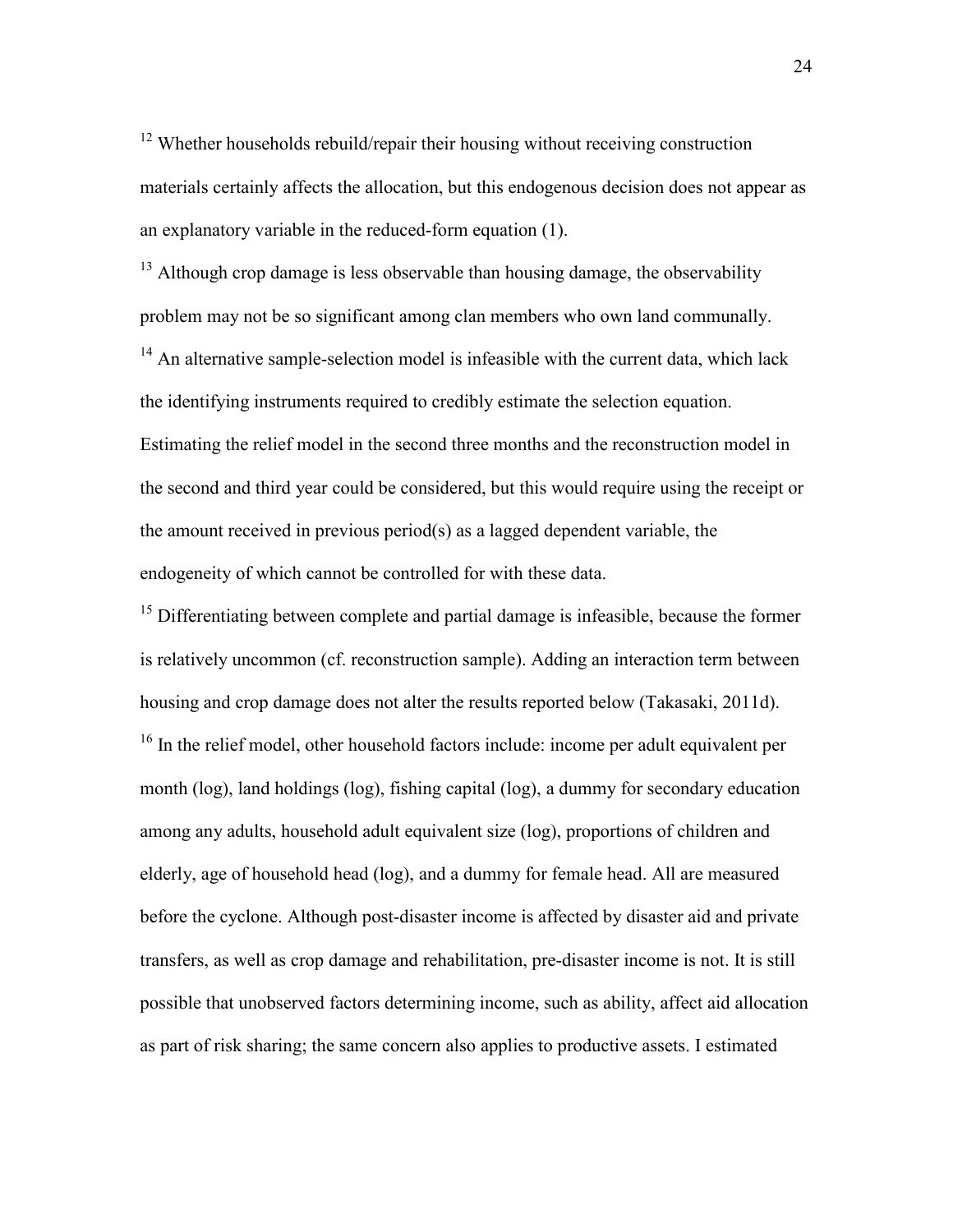models excluding income, land, and fishing capital, finding almost the same results for the remaining variables. Other clan factors consist of the share of households belonging to the same clan in the village (in the population), the clan-mean of income, land, and capital. Clan size can affect bargaining power; as elite clans tend to be large, controlling for clan size is crucial to identify the effects of clan status. In the reconstruction model, all household factors in the relief model except for income, land, and capital, measured at the time of interviews, are used as controls. Clan factors are clan size and clan-mean land. As almost no households newly emerged or vanished after the cyclone, these measures largely capture pre-cyclone characteristics. The appendix reports the descriptive statistics of these controls; their estimation results are mostly the same as those in Takasaki (2011d, forthcoming-a).

<sup>17</sup> The relief equation (1) focuses on clans including both recipients and non-recipients; otherwise, clan dummies perfectly predict the allocation of receipt. Similarly, equations (2) and (3) can be applied to villages with such variations (villages with only one clan are excluded). The numbers of observations for the amount equation conditional on receipt further decline. In the reconstruction sample for receipt in the first year, 16% of households are recipients (cf. 5% in the whole sample); the corresponding amount equation is not estimated because of the small number of recipients. Probit estimates for receipt in both relief and reconstruction models are very similar to the OLS results.

## **References**

Amin, S., M. Goldstein (Eds.), (2008). *Data Against Natural Disasters: Establishing Effective Systems for Relief, Recovery, and Reconstruction*. Washington, D.C.: World Bank.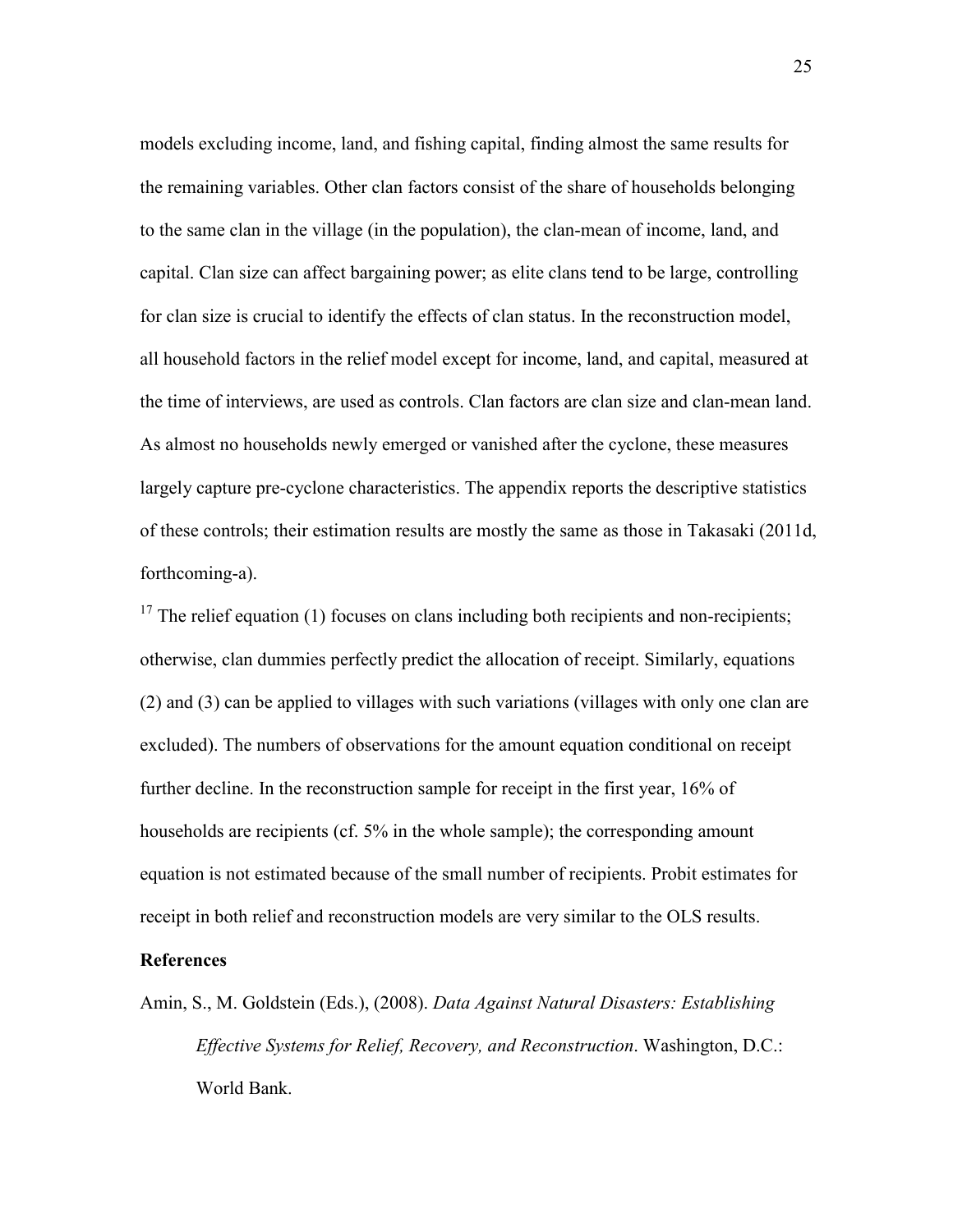- Bardhan, P. (2002). Decentralization of Governance and Development. *Journal of Economic Perspectives 16*(4), 185-205.
- Bertram, G. (1986). Sustainable development in Pacific microeconomies. *World Development 14*(7), 809-822.
- Campbell, J. R. (1984). *Dealing with Disaster: Hurricane Response in Fiji*. Honolulu: Pacific Islands Development Program, East-West Centre.
- Conning, J., M. Kevane (2002). Community-Based Targeting Mechanisms for Social Safety Nets: A Critical Review. *World Development 30*(3), 375-94.
- de Ville de Goyet, C. (2008). Information gaps in relief, recovery, and reconstruction in the aftermath of natural disasters. In S. Amin, M. Goldstein (Eds.), *Data Against Natural Disasters: Establishing Effective Systems for Relief, Recovery, and Reconstruction*. Washington, D.C.: World Bank.
- Dercon, S. (2002). Income Risk, Coping Strategies, and Safety Nets. *World Bank Research Observer 17*(2), 141-66.
- Dercon, S., P. Krishnan (2005). Food Aid and Informal Insurance. In S. Dercon (Ed.), *Insurance Against Poverty*. Oxford and New York: Oxford University Press.
- Jayne, T. S., J. Strauss, T. Yamano, D. Molla (2002). Targeting of Food Aid in Rural Ethiopia: Chronic Need or Inertia? *Journal of Development Economics 68*(2), 247-88.
- Mansuri, G., V. Rao (2004). Community-Based and -Driven Development: A Critical Review. *World Bank Research Observer 19*(1), 1-39.
- Morduch, J. (1999). Between the State and the Market: Can Informal Insurance Patch the Safety Net? *World Bank Research Observer 14*(2), 187-207.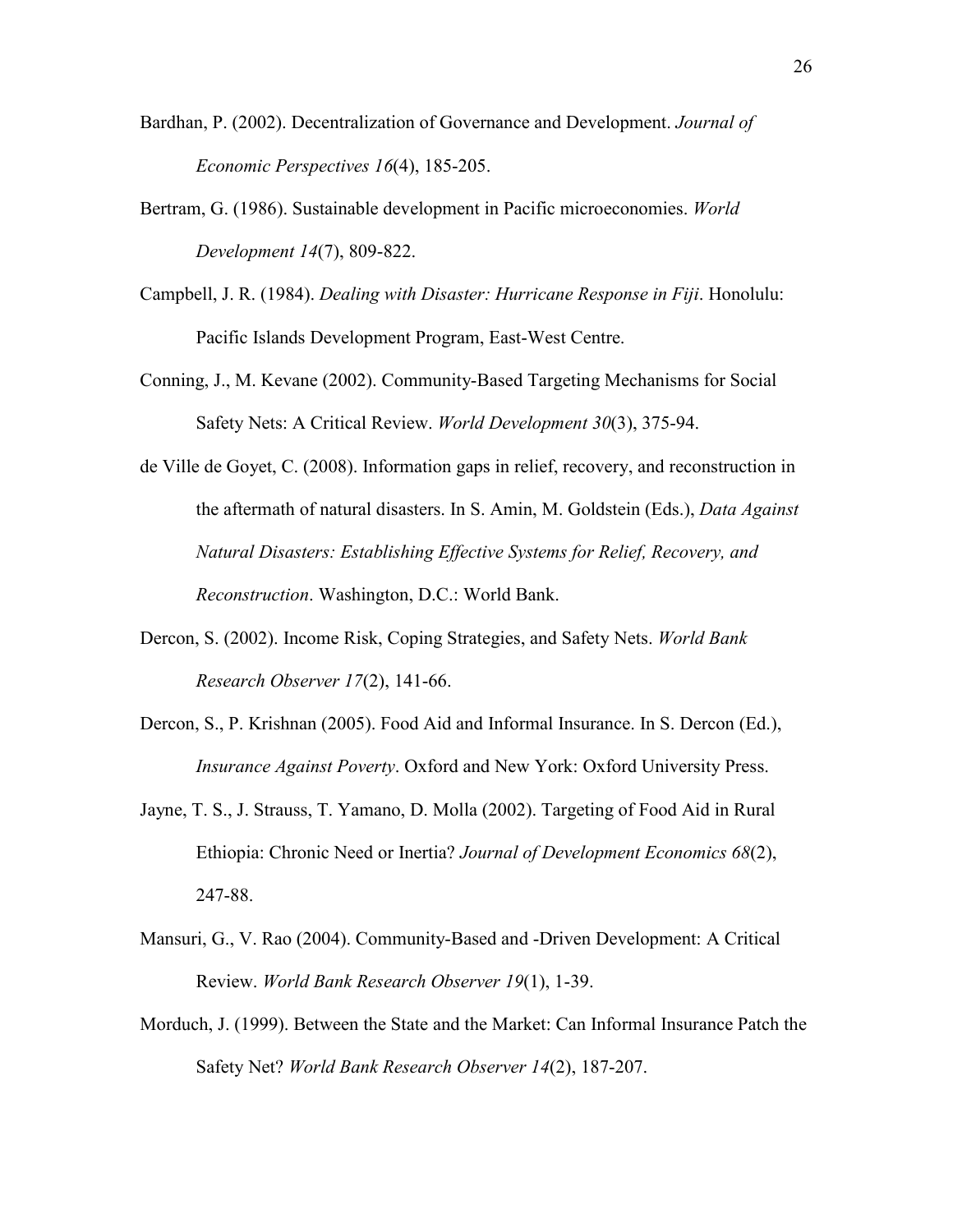- Morduch, J. (2005). Consumption Smoothing across Space: Testing Theories of Risk-Sharing in the ICRISAT Study Region of South India. In S. Dercon (Ed.), *Insurance Against Poverty*. Oxford and New York: Oxford University Press.
- Morris, S. S., Q. Wodon (2003). The Allocation of Natural Disaster Relief Funds: Hurricane Mitch in Honduras. *World Development 31*(7), 1279-89.
- Mozumder, P., A. K. Bohara, R. P. Berrens, N. Halim (2009). Private transfers to cope with a natural disaster: evidence from Bangladesh. *Environment and Development Economics 14*(2), 187-210.
- Munshi, K., M. Rosenzweig (2009). Why is mobility in India so low? Social insurance, inequality, and growth. NBER Working paper 14850, Cambridge: National Bureau of Economic Research.
- National Disaster Management Office (2003). Report on Tropical Cyclone Ami. Suva: Ministry of Regional Development, Fiji.
- Platteau, J.-P., A. Abraham (2002). Participatory Development in the Presence of Endogenous Community Imperfections. *Journal of Development Studies 39*(2), 104-36.
- Ravuvu, A. (1983). *Vaka I Taukei: The Fijian Way of Life*. Suva: Institute of Pacific Studies.
- Sawada, Y., S. Shimizutani (2008). How do people cope with natural disasters? Evidence from the Great Hanshin-Awaji (Kobe) Earthquake in 1995. *Journal of Money, Credit, and Banking 40*(2-3), 463-488.
- Skoufias, E. (2003). Economic Crises and Natural Disasters: Coping Strategies and Policy Implications. *World Development 31*(7), 1087-1102.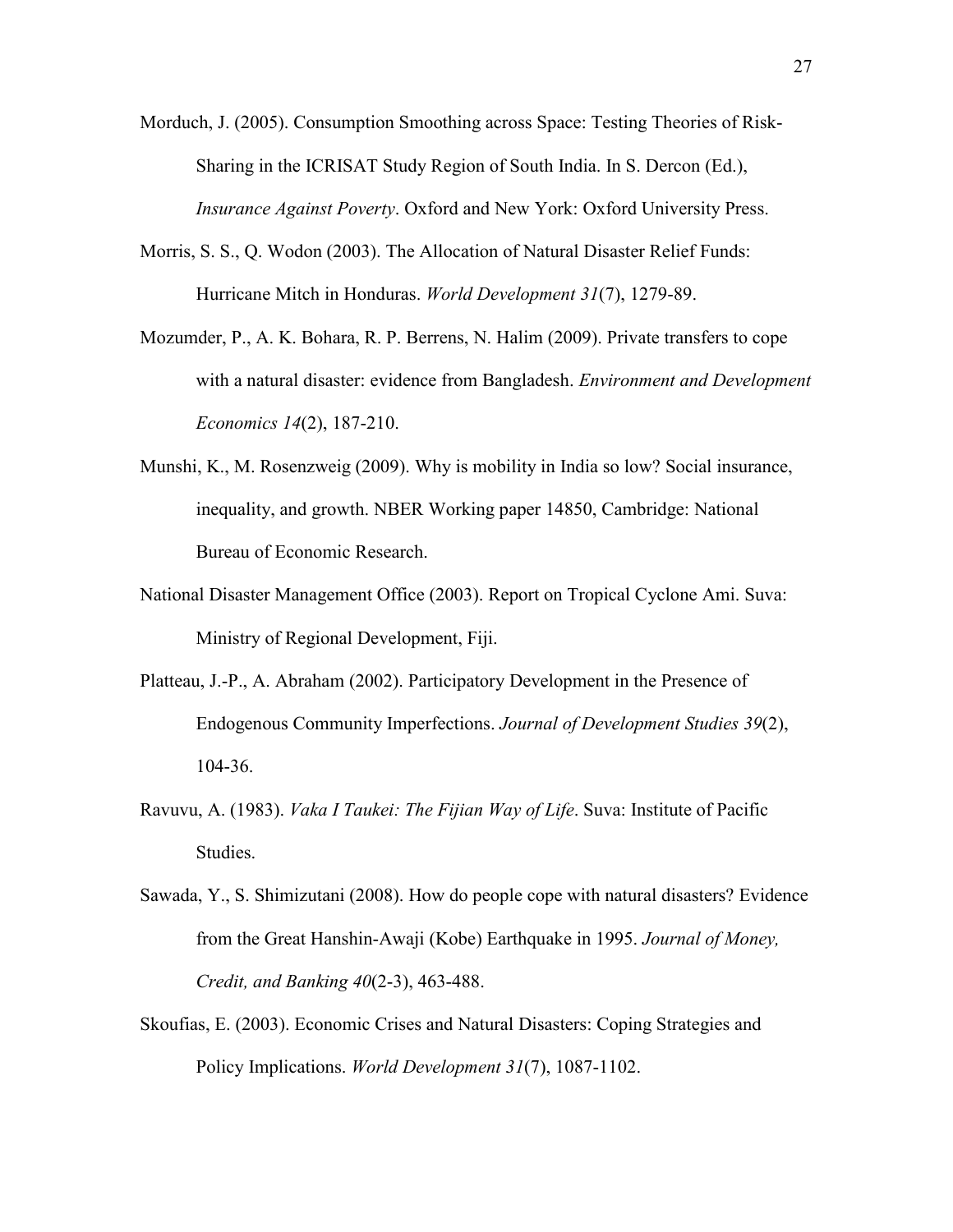- Takasaki, Y. (2011a). Do the commons help augment mutual insurance among the poor? *World Development 39*(3), 429-438.
- Takasaki, Y. (2011b). Groups, networks, and hierarchy in household private transfers: Evidence from Fiji. *Oxford Development Studies 39*(1), 97-130.
- Takasaki, Y. (2011c). Post-disaster informal risk sharing. TCER Working Paper Series E-25: Tokyo Center for Economic Research.
- Takasaki, Y. (2011d). Targeting cyclone relief within the village: kinship, sharing, and capture. *Economic Development and Cultural Change 59*(2), 387-416.
- Takasaki, Y. (forthcoming-a). Do local elites capture natural disaster reconstruction funds? *Journal of Development Studies*.
- Takasaki, Y. (forthcoming-b). Natural disasters, gender, and handicrafts. *Journal of Development Studies*.
- Turner, J. W. (1992). Ritual, habitus, and hierarchy in Fiji. *Ethnology 31*(4), 291-302.
- World Bank (2002). *Reaching the poor: a renewed strategy for rural development*. Washington, D.C.: World Bank.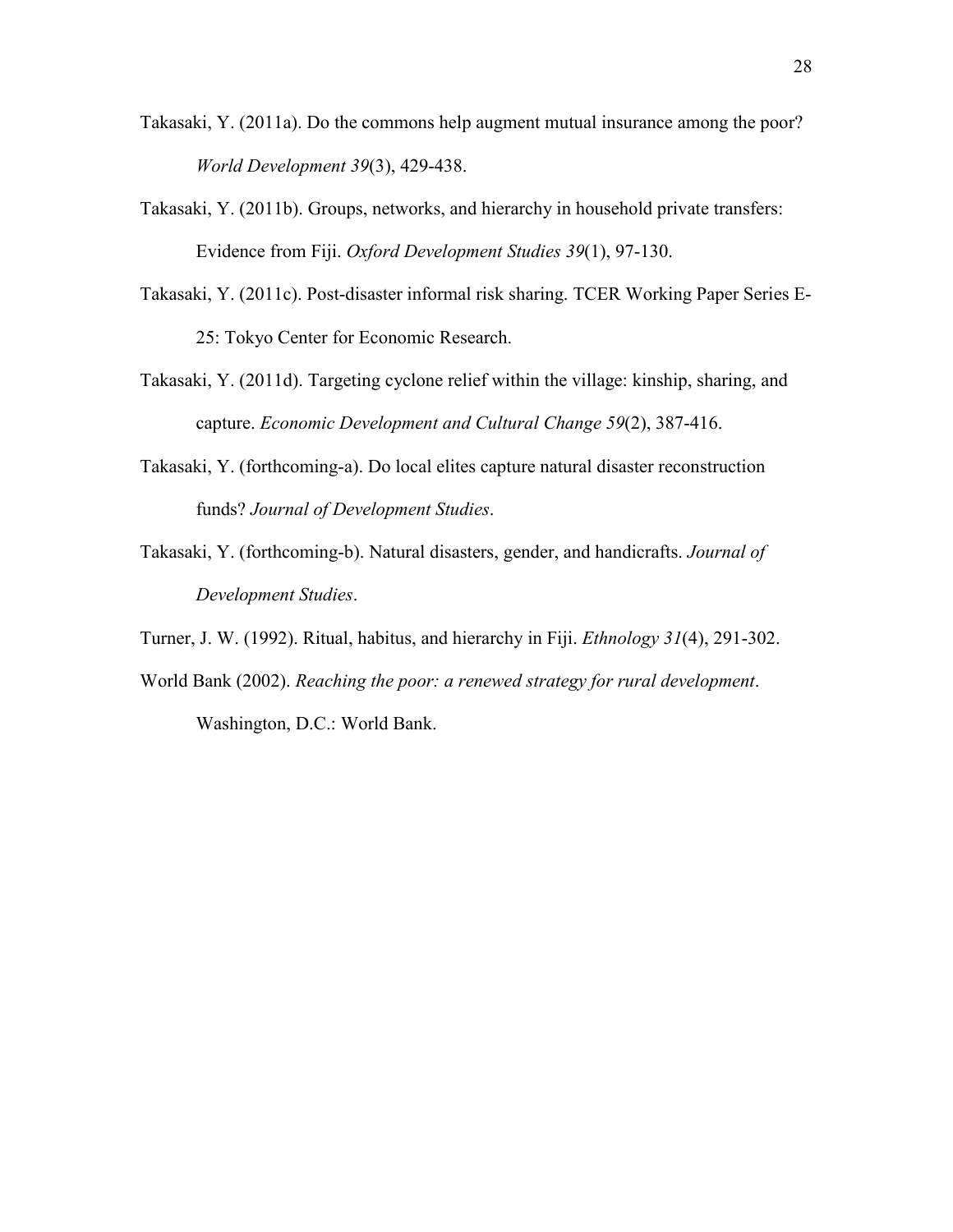|                                                     | Relief sample            | Reconsturction |
|-----------------------------------------------------|--------------------------|----------------|
| Social status:                                      |                          | sample         |
| Clan chief (0/1)                                    | 0.01(0.11)               | 0.03(0.16)     |
| Clan leader (0/1)                                   | 0.09(0.29)               | 0.11(0.31)     |
| Clan/sub-clan leader (0/1)                          | 0.14(0.34)               | 0.19(0.40)     |
| Clan chiefs' clan (0/1)                             | 0.22(0.42)               | 0.27(0.44)     |
| Clan-/village-chiefs' clan (0/1)                    | 0.42(0.49)               | 0.47(0.50)     |
| Cyclone damage:                                     |                          |                |
| Housing damaged (0/1)                               | 0.53(0.50)               | 0.53(0.50)     |
| Housing completely damaged (0/1)                    | 0.08(0.27)               | 0.19(0.39)     |
|                                                     |                          | 0.34(0.47)     |
| Housing partially damaged (0/1)                     | 0.45(0.50)<br>0.87(0.33) |                |
| Crop damaged (0/1)                                  |                          |                |
| Crop damage per adult equivalent (F\$)              | 35.1(46.1)               |                |
| Food aid:                                           |                          |                |
| Receipt (0/1)                                       |                          |                |
| In 3 months                                         | 0.77(0.42)               |                |
| In 6 months                                         | 0.95(0.21)               |                |
| Amount per month (days)                             |                          |                |
| For 3 months (recipients only)                      | 12.9(7.9)                |                |
| For 6 months (whole sample)                         | 9.8(6.5)                 |                |
| Construction materials:                             |                          |                |
| Receipt (0/1)                                       |                          |                |
| In 1 year                                           |                          | 0.05(0.21)     |
| In 2 years                                          |                          | 0.19(0.39)     |
| In 2 years and 9 months                             |                          | 0.25(0.43)     |
| Amount received (recipients only) (F\$)             |                          |                |
| In 1 year                                           |                          | 2159 (2888)    |
| In 2 years                                          |                          | 2137 (2868)    |
| In 2 years and 9 months                             |                          | 2680 (3032)    |
| Rehabilitations:                                    |                          |                |
| Crop income per adult equivalent per month (F\$)    |                          |                |
| Before the cyclone                                  | 60.9 (90.0)              |                |
| At the time of interviews                           | 34.7 (59.0)              | 152.2 (325.9)  |
| New house building at the time of interviews        |                          |                |
| (households with housing completely damaged         |                          |                |
| only) (0/1)                                         | 0.38(0.50)               | 0.40(0.49)     |
| Recipients of construction materials                |                          | 0.51(0.50)     |
| Non-recipients of construction materials            |                          | 0.20(0.41)     |
| Complete dwelling repair (households with           |                          |                |
| housing damaged only) (0/1)                         | 0.62(0.49)               |                |
| No. observations                                    | 340                      | 906            |
| Note - Standard deviations are shown in narentheses |                          |                |

**Table 1. Means of social status, cyclone damage, food aid, housing construction materials, and rehabilitations per household.**

Note - Standard deviations are shown in parentheses.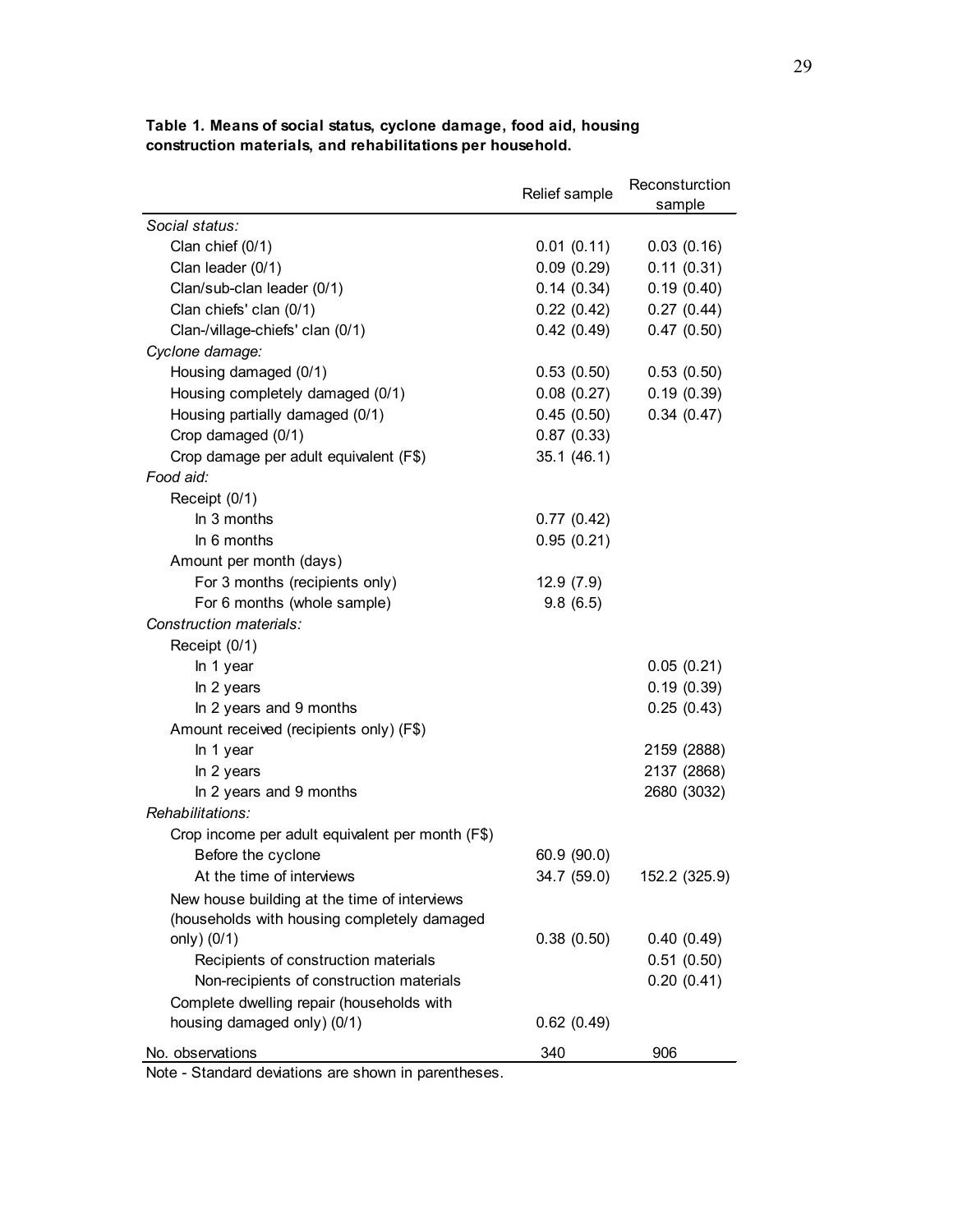#### **Table 2. Allocation of emergency food aid - OLS with no interaction term.**

| Period after the cyclone                                            | 3 months    |             |                                                    |              | 6 months  |                                |  |
|---------------------------------------------------------------------|-------------|-------------|----------------------------------------------------|--------------|-----------|--------------------------------|--|
|                                                                     |             | Receipt     | Log amount per<br>month among<br>recipients (days) |              |           | Log amount per<br>month (days) |  |
|                                                                     | (1)         | (2)         | (3)                                                | (4)          | (5)       | (6)                            |  |
| A. Models with clan leader and clan-chief's clan.                   |             |             |                                                    |              |           |                                |  |
| Cyclone damage:                                                     |             |             |                                                    |              |           |                                |  |
| Housing damaged (0/1)                                               | $-0.127$ ** | $-0.122$ ** | 0.055                                              | 0.055        | $-0.128$  | $-0.133$                       |  |
|                                                                     | (0.053)     | (0.057)     | (0.068)                                            | (0.081)      | (0.087)   | (0.083)                        |  |
| Log of crop damage per adult                                        | $-0.023$    | $-0.023$    | $-0.085$ ***                                       | $-0.084$ *** | $-0.019$  | $-0.023$                       |  |
| equivalent (F\$)                                                    | (0.016)     | (0.015)     | (0.023)                                            | (0.030)      | (0.027)   | (0.031)                        |  |
| Proportion of housing damaged                                       |             | $-0.096$    |                                                    | $-0.219$     |           | $-0.459$ **                    |  |
| in the clan                                                         |             | (0.112)     |                                                    | (0.143)      |           | (0.222)                        |  |
| Clan-mean of log of crop                                            |             | 0.027       |                                                    | $0.254$ ***  |           | 0.039                          |  |
| damage per adult equivalent (F\$)                                   |             | (0.053)     |                                                    | (0.085)      |           | (0.141)                        |  |
| Social status:                                                      |             |             |                                                    |              |           |                                |  |
| Clan leader (0/1)                                                   | $-0.185$ *  | $-0.213$ *  | 0.138                                              | 0.100        | $-0.180$  | $-0.170$                       |  |
|                                                                     | (0.111)     | (0.117)     | (0.176)                                            | (0.188)      | (0.150)   | (0.176)                        |  |
| Clan-chief's clan (0/1)                                             |             | 0.010       |                                                    | $-0.155$     |           | 0.083                          |  |
|                                                                     |             | (0.068)     |                                                    | (0.116)      |           | (0.125)                        |  |
| Clan dummies                                                        | Yes         | <b>No</b>   | Yes                                                | <b>No</b>    | Yes       | <b>No</b>                      |  |
| Village dummies                                                     | No          | Yes         | <b>No</b>                                          | Yes          | <b>No</b> | Yes                            |  |
| R-squared                                                           | 0.163       | 0.118       | 0.480                                              | 0.448        | 0.237     | 0.158                          |  |
| No. observations                                                    | 325         | 327         | 249                                                | 252          | 325       | 327                            |  |
| B. Models with clan/sub-clan leader and clan-/village-chief's clan. |             |             |                                                    |              |           |                                |  |
| Social status:                                                      |             |             |                                                    |              |           |                                |  |
| Clan/sub-clan leader (0/1)                                          | $-0.103$    | $-0.128$    | 0.060                                              | 0.067        | $-0.091$  | $-0.140$                       |  |
|                                                                     | (0.082)     | (0.085)     | (0.109)                                            | (0.124)      | (0.115)   | (0.152)                        |  |
| Clan-/village-chief's clan (0/1)                                    |             | $-0.003$    |                                                    | $-0.138$ *   |           | $-0.089$                       |  |
|                                                                     |             | (0.059)     |                                                    | (0.071)      |           | (0.113)                        |  |
|                                                                     |             |             |                                                    |              |           |                                |  |

\*10% significance, \*\*5% significance, \*\*\*1% significance. Robust standard errors are shown in parentheses; those in columns (2), (4), and (6) are clustered by clan. Other controls not shown here are pre-cyclone income per adult equivalent per month (log), land holdings (log), fishing capital (log), a dummy for secondary education among any adults, household adult equivalent size (log), proportions of children and elderly, age of household head (log), a dummy for female head , and constant. Proportion of households belonging to the same clan in the village, and clan-means of pre-cyclone income per adult equivalent per month, land holdings, and fishing capital are also included in columns (2), (4), and (6). Cyclone damage variables are also included in panel B.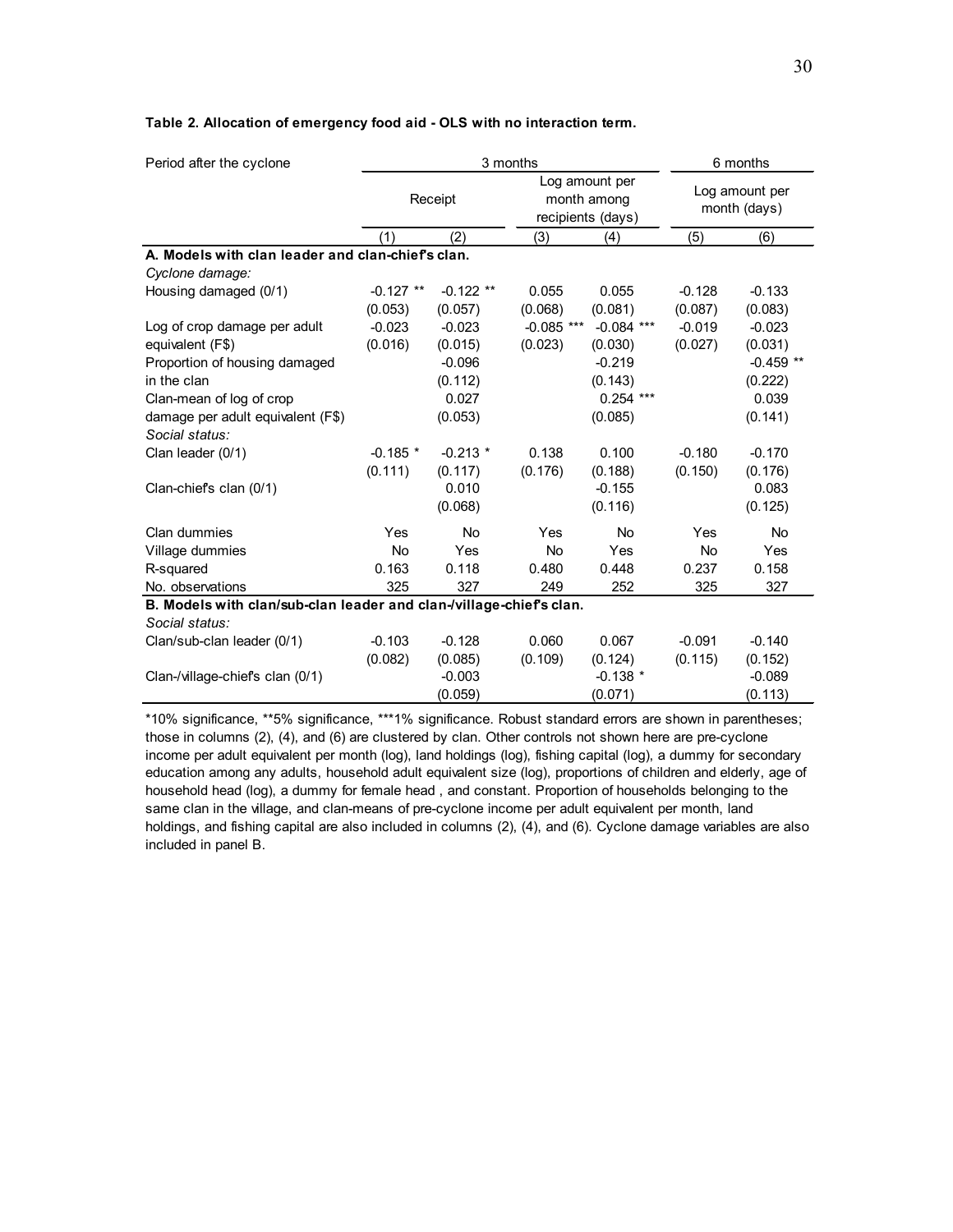| Table 3. Allocation of housing construction materials - OLS with no interaction term. |  |  |  |  |
|---------------------------------------------------------------------------------------|--|--|--|--|
|---------------------------------------------------------------------------------------|--|--|--|--|

| Period after the cyclone                                            |             | 1 year     |             | 2 years     |                                      |             |              |             | 2 years and 9 months |           |
|---------------------------------------------------------------------|-------------|------------|-------------|-------------|--------------------------------------|-------------|--------------|-------------|----------------------|-----------|
|                                                                     | Receipt     |            | Receipt     |             | Log amount among<br>recipients (F\$) |             | Receipt      |             | Log amount (F\$)     |           |
|                                                                     | (1)         | (2)        | (3)         | (4)         | (5)                                  | (6)         | (7)          | (8)         | (9)                  | (10)      |
| A. Models with clan leader and clan-chief's clan.                   |             |            |             |             |                                      |             |              |             |                      |           |
| Cyclone damage:                                                     |             |            |             |             |                                      |             |              |             |                      |           |
| Housing completely destroyed                                        | $0.202$ *** | $0.166$ ** | $0.411***$  | $0.360$ *** | 2.655 ***                            | $2.150$ *** | 0.628<br>*** | $0.577$ *** | 2.734<br>$***$       | 2.416 *** |
| (0/1)                                                               | (0.066)     | (0.066)    | (0.053)     | (0.066)     | (0.297)                              | (0.511)     | (0.048)      | (0.053)     | (0.233)              | (0.356)   |
| Housing partially damaged (0/1)                                     | $0.166$ *** | $0.081**$  | $0.314$ *** | $0.228$ *** | $0.611**$                            | 0.529       | $0.312$ ***  | $0.227$ *** | $0.758$ ***          | $0.757**$ |
|                                                                     | (0.056)     | (0.032)    | (0.046)     | (0.046)     | (0.295)                              | (0.393)     | (0.041)      | (0.048)     | (0.236)              | (0.351)   |
| Proportion of housing completely                                    |             | $-0.035$   |             | 0.079       |                                      | $2.070**$   |              | 0.034       |                      | $-0.133$  |
| destroyed in the clan                                               |             | (0.111)    |             | (0.137)     |                                      | (0.963)     |              | (0.113)     |                      | (0.643)   |
| Proportion of housing partially                                     |             | 0.062      |             | $-0.024$    |                                      | $2.321$ **  |              | 0.094       |                      | $-0.283$  |
| damaged in the clan                                                 |             | (0.070)    |             | (0.096)     |                                      | (0.911)     |              | (0.082)     |                      | (0.693)   |
| Social status:                                                      |             |            |             |             |                                      |             |              |             |                      |           |
| Clan leader (0/1)                                                   | 0.028       | 0.037      | $0.203$ *** | $0.131**$   | $0.540*$                             | $0.977**$   | $0.137**$    | $0.109$ **  | 0.375                | 0.512     |
|                                                                     | (0.093)     | (0.049)    | (0.073)     | (0.052)     | (0.278)                              | (0.394)     | (0.063)      | (0.051)     | (0.301)              | (0.418)   |
| Clan-chief's clan (0/1)                                             |             | 0.040      |             | 0.022       |                                      | 0.164       |              | 0.045       |                      | 0.371     |
|                                                                     |             | (0.035)    |             | (0.046)     |                                      | (0.664)     |              | (0.033)     |                      | (0.514)   |
| Clan dummies                                                        | Yes         | No         | Yes         | <b>No</b>   | Yes                                  | <b>No</b>   | Yes          | <b>No</b>   | Yes                  | No        |
| Village dummies                                                     | <b>No</b>   | Yes        | <b>No</b>   | Yes         | <b>No</b>                            | Yes         | <b>No</b>    | Yes         | <b>No</b>            | Yes       |
| R squared                                                           | 0.127       | 0.093      | 0.277       | 0.255       | 0.685                                | 0.661       | 0.387        | 0.376       | 0.671                | 0.617     |
| No. observations                                                    | 262         | 404        | 546         | 568         | 129                                  | 95          | 615          | 652         | 173                  | 137       |
| B. Models with clan/sub-clan leader and clan-/village-chief's clan. |             |            |             |             |                                      |             |              |             |                      |           |
| Social status:                                                      |             |            |             |             |                                      |             |              |             |                      |           |
| Clan/sub-clan leader (0/1)                                          | $-0.007$    | 0.013      | $0.143$ **  | $0.128$ *** | $0.615**$                            | $0.890**$   | 0.054        | 0.070       | 0.410                | 0.290     |
|                                                                     | (0.078)     | (0.041)    | (0.059)     | (0.041)     | (0.294)                              | (0.379)     | (0.051)      | (0.044)     | (0.308)              | (0.364)   |
| Clan-/village-chief's clan (0/1)                                    |             | $-0.022$   |             | $-0.035$    |                                      | $-0.398$    |              | $-0.013$    |                      | 0.214     |
|                                                                     |             | (0.029)    |             | (0.046)     |                                      | (0.395)     |              | (0.033)     |                      | (0.352)   |

\*10% significance, \*\*5% significance, \*\*\*1% significance. Robust standard errors are shown in parentheses; those in columns (2), (4), (5), (6), (8), (9), and (10) are clustered by clan. Other controls not shown here are a dummy for secondary education among any adults, household adult equivalent size (log), proportions of children and elderly, age of household head (log), a dummy for female head, and constant. Proportion of households belonging to the same clan in the village and clan-mean of land holdings are also inlcuded in columns (2), (4), (6), (8), and (10). Cyclone damage variables are also included in panel B.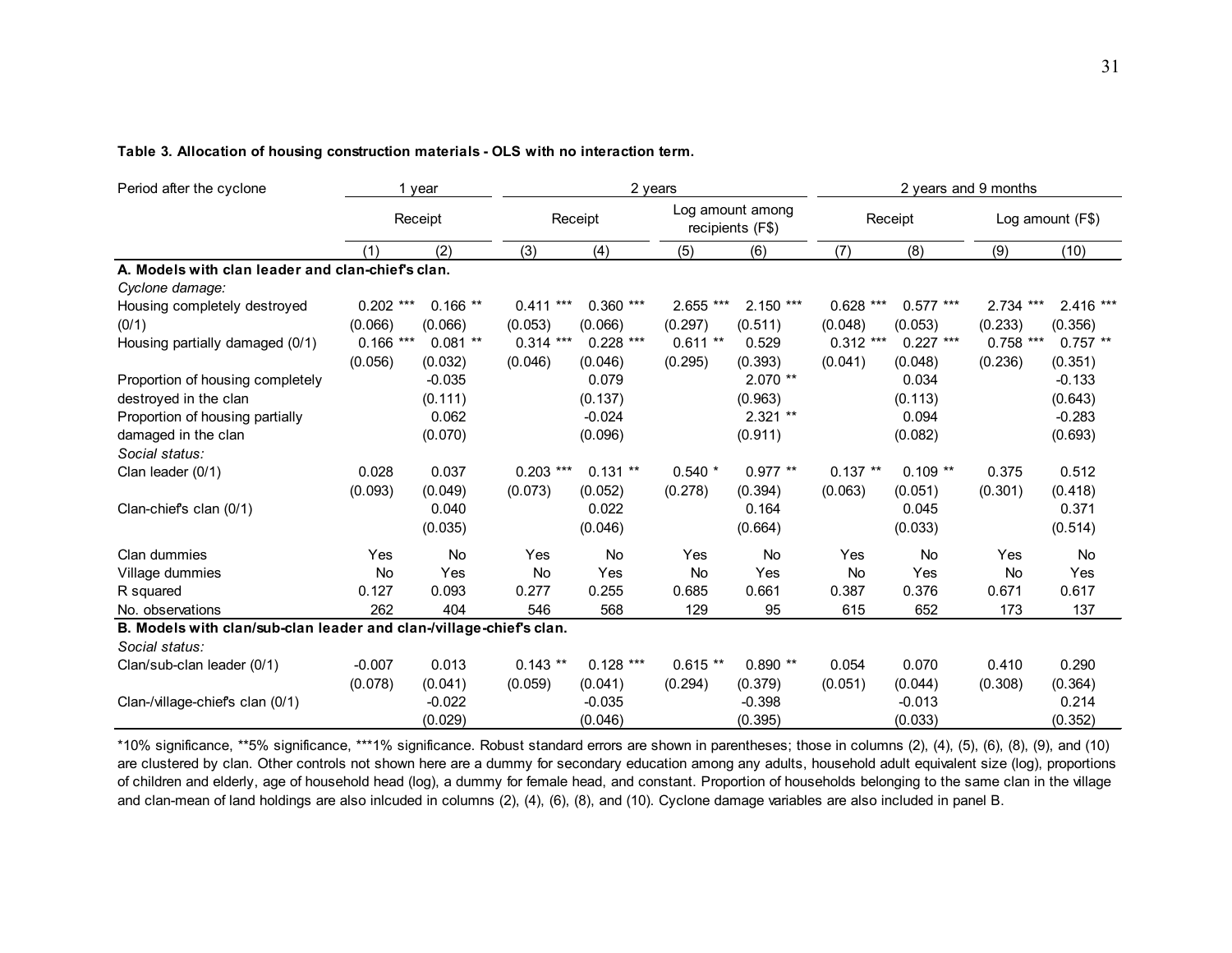#### **Table 4. Allocation of emergency food aid - OLS with interaction terms.**

| Log amount<br>per month<br>Log amount<br>Receipt<br>per month<br>among<br>recipients<br>(days)<br>(days)<br>(1)<br>(2)<br>(3)<br>A. Models with clan leader and clan-chief's clan.<br>Cyclone damage:<br>Housing damaged (0/1)<br>$-0.121$ **<br>0.055<br>$-0.133$<br>(0.083)<br>(0.056)<br>(0.084)<br>$-0.020$<br>$-0.086$ ***<br>$-0.024$<br>Log of crop damage per adult equivalent (F\$)<br>(0.014)<br>(0.030)<br>(0.031)<br>$-0.089$<br>$-0.100$<br>$-0.412*$<br>Proportion of housing damaged in the clan<br>(0.238)<br>(0.111)<br>(0.167)<br>0.028<br>$0.223$ **<br>0.033<br>Clan-mean of log of crop damage per adult equivalent (F\$)<br>(0.054)<br>(0.091)<br>(0.143)<br>Social status:<br>Clan leader (0/1)<br>$-0.052$<br>$-0.060$<br>$-0.246$<br>(0.295)<br>(0.332)<br>(0.389)<br>$-1.539$ *<br>Clan-chiefs clan (0/1)<br>$-0.394$<br>$-2.213$ *** | Period after the cyclone | 3 months | 6 months |  |
|-----------------------------------------------------------------------------------------------------------------------------------------------------------------------------------------------------------------------------------------------------------------------------------------------------------------------------------------------------------------------------------------------------------------------------------------------------------------------------------------------------------------------------------------------------------------------------------------------------------------------------------------------------------------------------------------------------------------------------------------------------------------------------------------------------------------------------------------------------------------|--------------------------|----------|----------|--|
|                                                                                                                                                                                                                                                                                                                                                                                                                                                                                                                                                                                                                                                                                                                                                                                                                                                                 |                          |          |          |  |
|                                                                                                                                                                                                                                                                                                                                                                                                                                                                                                                                                                                                                                                                                                                                                                                                                                                                 |                          |          |          |  |
|                                                                                                                                                                                                                                                                                                                                                                                                                                                                                                                                                                                                                                                                                                                                                                                                                                                                 |                          |          |          |  |
|                                                                                                                                                                                                                                                                                                                                                                                                                                                                                                                                                                                                                                                                                                                                                                                                                                                                 |                          |          |          |  |
|                                                                                                                                                                                                                                                                                                                                                                                                                                                                                                                                                                                                                                                                                                                                                                                                                                                                 |                          |          |          |  |
|                                                                                                                                                                                                                                                                                                                                                                                                                                                                                                                                                                                                                                                                                                                                                                                                                                                                 |                          |          |          |  |
|                                                                                                                                                                                                                                                                                                                                                                                                                                                                                                                                                                                                                                                                                                                                                                                                                                                                 |                          |          |          |  |
|                                                                                                                                                                                                                                                                                                                                                                                                                                                                                                                                                                                                                                                                                                                                                                                                                                                                 |                          |          |          |  |
|                                                                                                                                                                                                                                                                                                                                                                                                                                                                                                                                                                                                                                                                                                                                                                                                                                                                 |                          |          |          |  |
|                                                                                                                                                                                                                                                                                                                                                                                                                                                                                                                                                                                                                                                                                                                                                                                                                                                                 |                          |          |          |  |
|                                                                                                                                                                                                                                                                                                                                                                                                                                                                                                                                                                                                                                                                                                                                                                                                                                                                 |                          |          |          |  |
|                                                                                                                                                                                                                                                                                                                                                                                                                                                                                                                                                                                                                                                                                                                                                                                                                                                                 |                          |          |          |  |
|                                                                                                                                                                                                                                                                                                                                                                                                                                                                                                                                                                                                                                                                                                                                                                                                                                                                 |                          |          |          |  |
|                                                                                                                                                                                                                                                                                                                                                                                                                                                                                                                                                                                                                                                                                                                                                                                                                                                                 |                          |          |          |  |
|                                                                                                                                                                                                                                                                                                                                                                                                                                                                                                                                                                                                                                                                                                                                                                                                                                                                 |                          |          |          |  |
|                                                                                                                                                                                                                                                                                                                                                                                                                                                                                                                                                                                                                                                                                                                                                                                                                                                                 |                          |          |          |  |
| (0.452)<br>(0.896)<br>(0.617)                                                                                                                                                                                                                                                                                                                                                                                                                                                                                                                                                                                                                                                                                                                                                                                                                                   |                          |          |          |  |
| Cyclone damage-social status:                                                                                                                                                                                                                                                                                                                                                                                                                                                                                                                                                                                                                                                                                                                                                                                                                                   |                          |          |          |  |
| Log of crop damage per adult equivalent × Clan leader<br>$-0.052$<br>0.055<br>0.022                                                                                                                                                                                                                                                                                                                                                                                                                                                                                                                                                                                                                                                                                                                                                                             |                          |          |          |  |
| (0.083)<br>(0.076)<br>(0.090)                                                                                                                                                                                                                                                                                                                                                                                                                                                                                                                                                                                                                                                                                                                                                                                                                                   |                          |          |          |  |
| 0.143<br>$0.733$ ***<br>$0.580*$<br>Clan-mean of log of crop damage per adult equivalent x                                                                                                                                                                                                                                                                                                                                                                                                                                                                                                                                                                                                                                                                                                                                                                      |                          |          |          |  |
| Clan-chief's clan<br>(0.165)<br>(0.222)<br>(0.312)                                                                                                                                                                                                                                                                                                                                                                                                                                                                                                                                                                                                                                                                                                                                                                                                              |                          |          |          |  |
|                                                                                                                                                                                                                                                                                                                                                                                                                                                                                                                                                                                                                                                                                                                                                                                                                                                                 |                          |          |          |  |
| F tests (p-value)                                                                                                                                                                                                                                                                                                                                                                                                                                                                                                                                                                                                                                                                                                                                                                                                                                               |                          |          |          |  |
| for log of crop damage per adult equivalent<br>0.332<br>0.018<br>0.723                                                                                                                                                                                                                                                                                                                                                                                                                                                                                                                                                                                                                                                                                                                                                                                          |                          |          |          |  |
| for clan leader<br>0.149<br>0.572<br>0.594                                                                                                                                                                                                                                                                                                                                                                                                                                                                                                                                                                                                                                                                                                                                                                                                                      |                          |          |          |  |
| 0.183<br>for clan-mean of log of crop damage per adult equivalent<br>0.589<br>0.000                                                                                                                                                                                                                                                                                                                                                                                                                                                                                                                                                                                                                                                                                                                                                                             |                          |          |          |  |
| for clan-chief's clan<br>0.687<br>0.002<br>0.115                                                                                                                                                                                                                                                                                                                                                                                                                                                                                                                                                                                                                                                                                                                                                                                                                |                          |          |          |  |
| 0.121<br>0.455<br>0.161<br>R-squared                                                                                                                                                                                                                                                                                                                                                                                                                                                                                                                                                                                                                                                                                                                                                                                                                            |                          |          |          |  |
| 252<br>327<br>327<br>No. observations                                                                                                                                                                                                                                                                                                                                                                                                                                                                                                                                                                                                                                                                                                                                                                                                                           |                          |          |          |  |
| B. Models with clan/sub-clan leader and clan-/village-chief's clan.                                                                                                                                                                                                                                                                                                                                                                                                                                                                                                                                                                                                                                                                                                                                                                                             |                          |          |          |  |
| Social status:                                                                                                                                                                                                                                                                                                                                                                                                                                                                                                                                                                                                                                                                                                                                                                                                                                                  |                          |          |          |  |
| 0.014<br>0.030<br>0.040<br>Clan/sub-clan leader (0/1)                                                                                                                                                                                                                                                                                                                                                                                                                                                                                                                                                                                                                                                                                                                                                                                                           |                          |          |          |  |
| (0.182)<br>(0.196)<br>(0.288)                                                                                                                                                                                                                                                                                                                                                                                                                                                                                                                                                                                                                                                                                                                                                                                                                                   |                          |          |          |  |
| $-0.490$<br>Clan-/village-chiefs clan (0/1)<br>0.164<br>$-0.390$                                                                                                                                                                                                                                                                                                                                                                                                                                                                                                                                                                                                                                                                                                                                                                                                |                          |          |          |  |
| (0.251)<br>(0.383)<br>(0.546)                                                                                                                                                                                                                                                                                                                                                                                                                                                                                                                                                                                                                                                                                                                                                                                                                                   |                          |          |          |  |
| Cyclone damage-social status:                                                                                                                                                                                                                                                                                                                                                                                                                                                                                                                                                                                                                                                                                                                                                                                                                                   |                          |          |          |  |
| Log of crop damage per adult equivalent x Clan/sub-clan<br>$-0.046$<br>0.011<br>$-0.062$                                                                                                                                                                                                                                                                                                                                                                                                                                                                                                                                                                                                                                                                                                                                                                        |                          |          |          |  |
| leader<br>(0.050)<br>(0.043)<br>(0.088)                                                                                                                                                                                                                                                                                                                                                                                                                                                                                                                                                                                                                                                                                                                                                                                                                         |                          |          |          |  |
| Clan-mean of log of crop damage per adult equivalent x<br>$-0.062$<br>0.096<br>0.156                                                                                                                                                                                                                                                                                                                                                                                                                                                                                                                                                                                                                                                                                                                                                                            |                          |          |          |  |
| Clan-/village-chiefs clan (0/1)<br>(0.139)<br>(0.195)<br>(0.092)                                                                                                                                                                                                                                                                                                                                                                                                                                                                                                                                                                                                                                                                                                                                                                                                |                          |          |          |  |

\*10% significance, \*\*5% significance, \*\*\*1% significance. Standard errors in parentheses are clustered by clan. Other controls not shown here are pre-cyclone income per adult equivalent per month (log), land holdings (log), fishing capital (log), a dummy for secondary education among any adults, household adult equivalent size (log), proportions of children and elderly, age of household head (log), a dummy for female head, proportion of households belonging to the same clan in the village, and clan-means of pre-cyclone income per adult equivalent per month, land holdings, and fishing capital, village dummies, and constant. Cyclone damage variables are also included in panel B.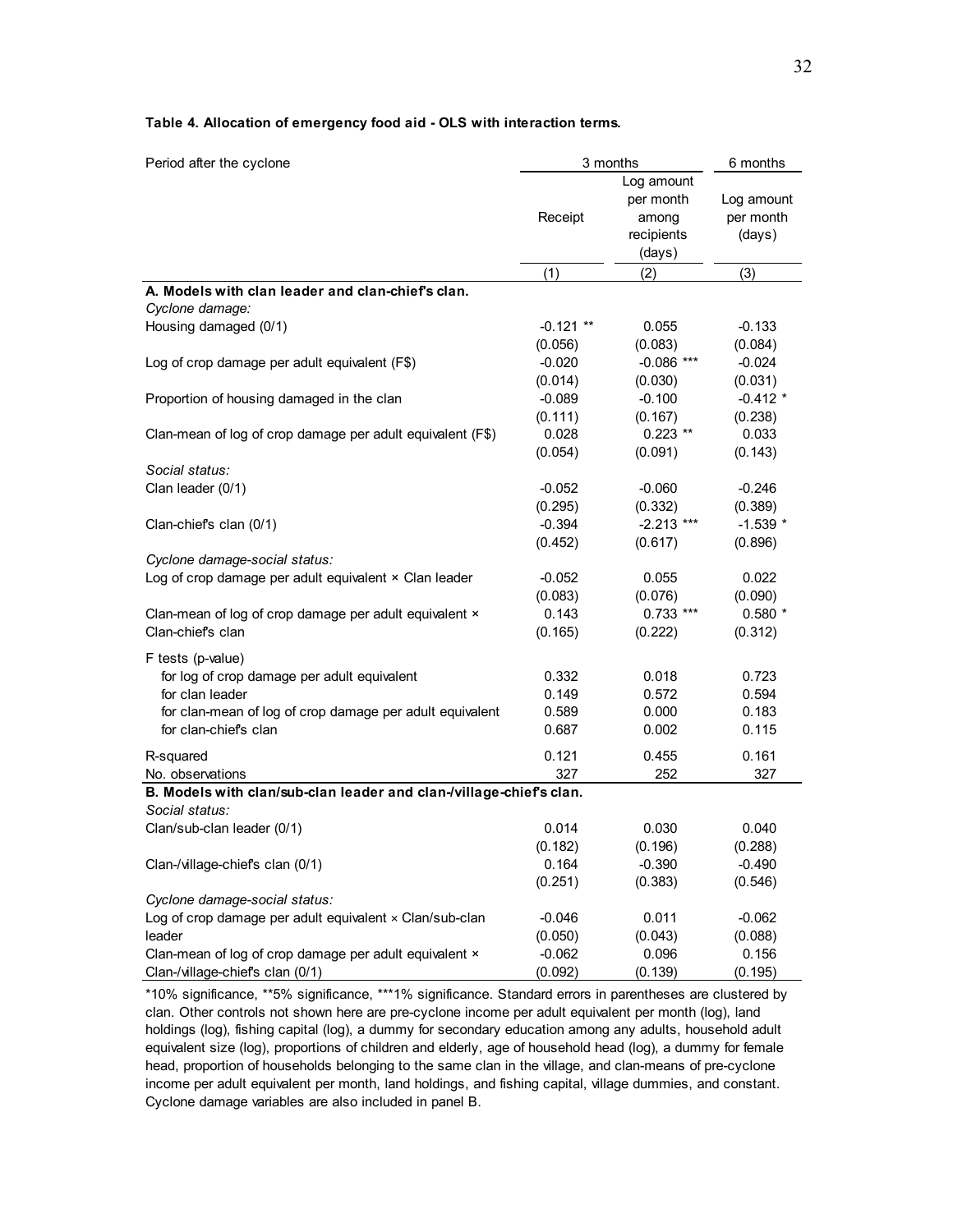| Period after the cyclone                                            | 1 year      | 2 years      | 2 years and<br>9 months |
|---------------------------------------------------------------------|-------------|--------------|-------------------------|
|                                                                     | (1)         | (2)          | (3)                     |
| A. Models with clan leader and clan-chief's clan.                   |             |              |                         |
| Cyclone damage:                                                     |             |              |                         |
| Housing completely destroyed (0/1)                                  | $0.165**$   | $0.360$ ***  | $0.577$ ***             |
|                                                                     | (0.066)     | (0.066)      | (0.053)                 |
| Housing partially damaged (0/1)                                     | $0.081**$   | $0.228$ ***  | $0.227$ ***             |
|                                                                     | (0.032)     | (0.046)      | (0.048)                 |
| Proportion of housing completely destroyed in the clan              | $-0.061$    | 0.100        | 0.039                   |
|                                                                     | (0.109)     | (0.131)      | (0.103)                 |
| Proportion of housing partially damaged in the clan                 | 0.060       | 0.063        | $0.177**$               |
|                                                                     | (0.071)     | (0.087)      | (0.077)                 |
| Social status:                                                      |             |              |                         |
| Clan leader (0/1)                                                   | 0.039       | $0.139***$   | $0.115**$               |
|                                                                     | (0.049)     | (0.052)      | (0.051)                 |
| Clan-chiefs clan (0/1)                                              | $-0.120$    | 0.159        | 0.139                   |
|                                                                     | (0.077)     | (0.107)      | (0.086)                 |
| Cyclone damage-social status:                                       |             |              |                         |
| Proportion of housing completely destroyed in the clan x            | $0.623$ *** | 0.341        | 0.375                   |
| Clan-chiefs clan (0/1)                                              | (0.218)     | (0.308)      | (0.258)                 |
| Proportion of housing partially damaged in the clan × Clan-         | 0.137       | $-0.539$ *** | $-0.450$ ***            |
| chief's clan (0/1)                                                  | (0.148)     | (0.196)      | (0.170)                 |
| F tests (p-value)                                                   |             |              |                         |
| for proportion of housing completely destroyed in the clan          | 0.021       | 0.402        | 0.334                   |
| for proportion of housing partially damaged in the clan             | 0.458       | 0.026        | 0.010                   |
| for clan-chief's clan                                               | 0.025       | 0.001        | 0.000                   |
| for clan-chief's clan (interacted with proportion of housing        |             |              |                         |
| completely destroyed in the clan only)                              |             |              |                         |
|                                                                     | 0.012       | 0.003        | 0.000                   |
| for clan-chief's clan (interacted with proportion of housing        |             |              |                         |
| partially damaged in the clan only)                                 | 0.186       | 0.004        | 0.009                   |
| R squared                                                           | 0.100       | 0.263        | 0.383                   |
| No. observations                                                    | 404         | 568          | 652                     |
| B. Models with clan/sub-clan leader and clan-/village-chief's clan. |             |              |                         |
| Social status:                                                      |             |              |                         |
| Clan/sub-clan leader (0/1)                                          | 0.013       | $0.130***$   | 0.070                   |
|                                                                     | (0.041)     | (0.042)      | (0.044)                 |
| Clan-/village-chiefs clan (0/1)                                     | $-0.060$    | $-0.025$     | 0.015                   |
|                                                                     | (0.065)     | (0.087)      | (0.080)                 |
| Cyclone damage-social status:                                       |             |              |                         |
| Proportion of housing completely destroyed in the clan x            | 0.185       | 0.262        | 0.169                   |
| Clan-/village-chief's clan                                          | (0.189)     | (0.194)      | (0.193)                 |
| Proportion of housing partially damaged in the clan × Clan-         | 0.006       | $-0.152$     | $-0.161$                |
| /village-chief's clan                                               | (0.120)     | (0.183)      | (0.174)                 |

#### **Table 5. Receipt of housing construction materials - OLS with interaction terms.**

\*10% significance, \*\*5% significance, \*\*\*1% significance. Standard errors in parentheses are clustered by clan. Other controls not shown here are a dummy for secondary education among any adults, household adult equivalent size (log), proportions of children and elderly, age of household head (log), a dummy for female head, proportion of households belonging to the same clan in the village, clan-mean of land holdings, village dummies, and constant. Cyclone damage variables are also included in panel B.